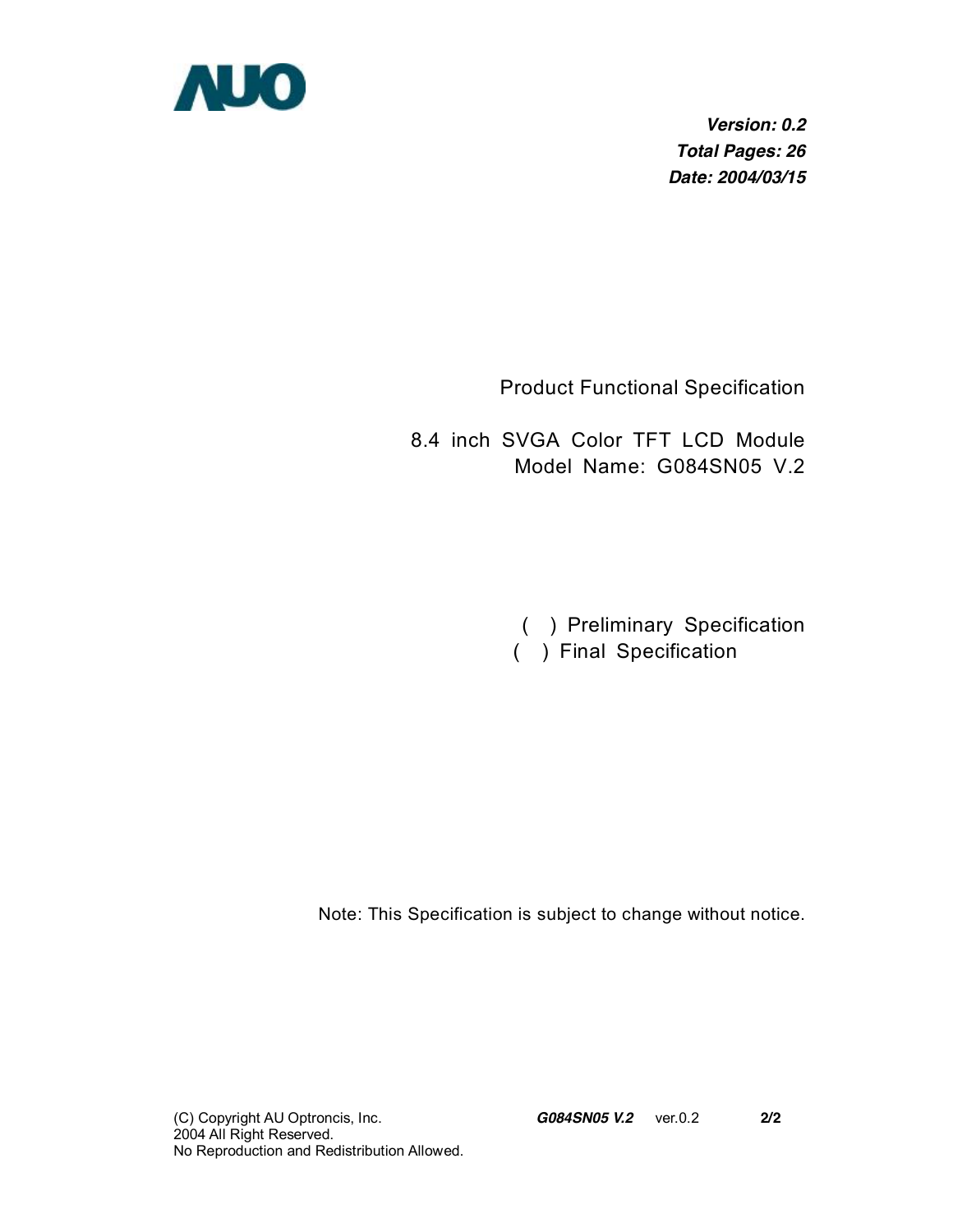

## **I. Contents**

- **1.0 Handling Precautions**
- **2.0 General Description** 
	- **2.1 Characteristics**
	- **2.2 Functional Block Diagram**
- **3.0 Absolute Maximum Ratings**
- **4.0 Optical Characteristics**
- **5.0 Signal Interface** 
	- **5.1 Connectors**
	- **5.2 Signal Pin**
	- **5.3 Signal Description**
	- **5.4 Signal Electrical Characteristics**
	- **5.5 Signal for Lamp Connector**
- **6.0 Pixel Format Image** 
	- **6.1 Scanning Direction**
- **7.0 Parameter Guideline for CCFL Inverter**
- **8.0 Interface Timings** 
	- **8.1 Timing Characteristics**
	- **8.2 Timing Definition**
- **9.0 Power Consumption**
- **10.0 Power On/Off Sequence**
- **11.0 Mechanical Characteristics**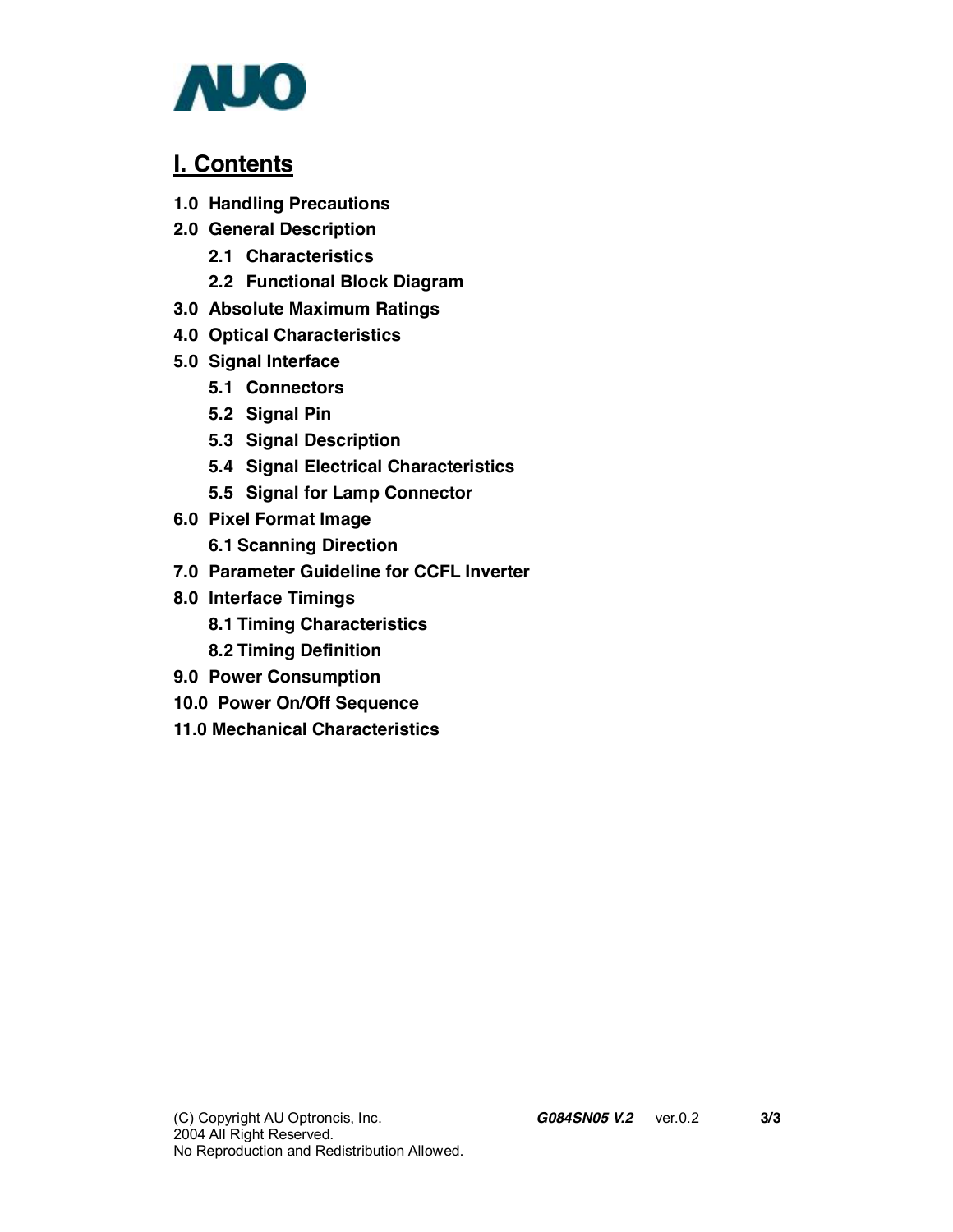

# **II. Record of Revision**

| <b>Version and Date</b> | Page  | <b>Old Description</b>        | <b>New Description</b>        | <b>Remark</b> |
|-------------------------|-------|-------------------------------|-------------------------------|---------------|
| 2003/11/27<br>0         | All   | <b>First Draft</b>            | First Draft                   |               |
| 0.1 2004/2/10           | 6     |                               | Add functional block diagram  |               |
|                         | 16    |                               | Update CCFL spec.             |               |
|                         | 24    |                               | Update outline drawing        |               |
| 0.2 2004/3/15           | 6     | Power Consumption: 5.3W       | Power Consumption: 7.5W       |               |
|                         |       | Weight: 275±10                | Weight: $310±10$              |               |
|                         |       | Physical size: 203x142.5x11.4 | Physical size: 203x142.5x12.5 |               |
|                         | 11    |                               | Connector 2 Type/Part Number  |               |
|                         |       |                               | Correction                    |               |
|                         | 14    | Lamp connector                | Lamp connector                |               |
|                         |       | Pin 1: L, Pin 3: H            | Pin 1: H, Pin 3: L            |               |
|                         | 23    |                               | VDD, PDD & IDD updated        |               |
|                         | 25,26 |                               | Drawing updated               |               |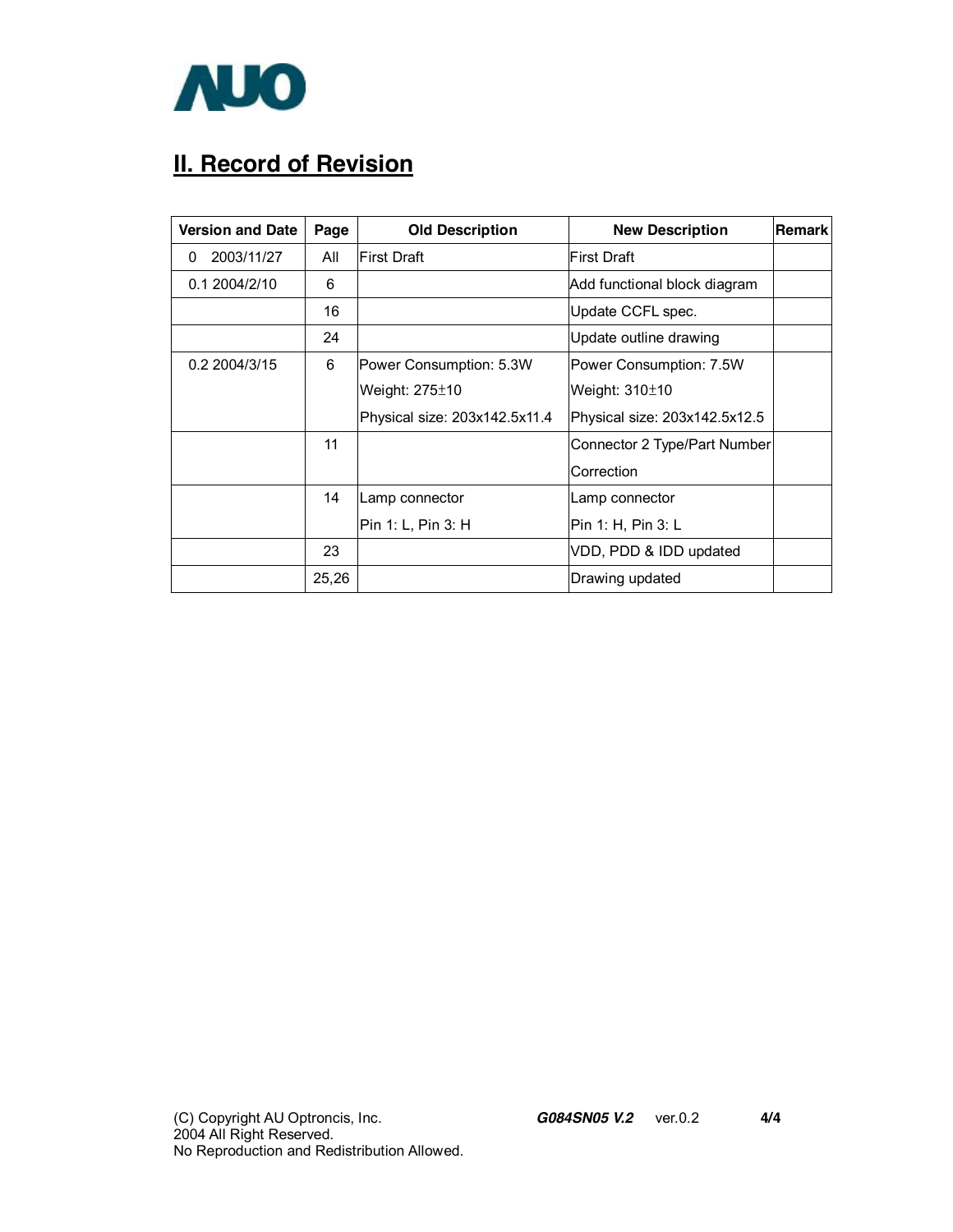

## **1.0 Handing Precautions**

- 1) Since front polarizer is easily damaged, pay attention not to scratch it.
- 2) Be sure to turn off power supply when inserting or disconnection from input connector.
- 3) Wipe off water drop immediately. Long contact with water may cause discoloration or spots.
- 4) When the panel surface is soiled, wipe it with absorbent cotton or other soft cloth.
- 5) Since the panel is made of glass, it may break or crack if dropped or bumped on hard surface.
- 6) Since CMOS LSI is used in this module, take care of static electricity and insure human earth when handling.
- 7) Do not open nor modify the module Assembly.
- 8) Do not press the reflector sheet at the back of the module to any directions.
- 9) In case if a module has to be put back into the packing container slot after once it was taken out from the container, do not press the center of the CCFL Reflector edge. Instead, press at the far ends of the CCFL Reflector edge softly. Otherwise the TFT module may be damaged.
- 10) At the insertion or removal of the Signal Interface Connector, be sure not to rotate nor tilt the interface Connector of the TFT module.
- 11) After installation of the TFT module into an enclosure, do not twist nor bend the TFT module even momentary. At designing the enclosure, it should be taken into consideration that no bending/twisting forces are applied to the TFT module from outside. Otherwise the TFT module may be damaged.
- 12) Cold cathode fluorescent lamp in LCD contains a small amount of mercury. Please follow local ordinances or regulations for disposal.
- 13) Small amount of materials having no flammability grade is used in the LCD module should be supplied by power complied with requirements of Limited Power Source, or be applied exemption.
- 14) The LCD module is designed so that the CCFL in it is supplied by Limited Current Circuit. Do not connect the CCFL in Hazardous Voltage Circuit.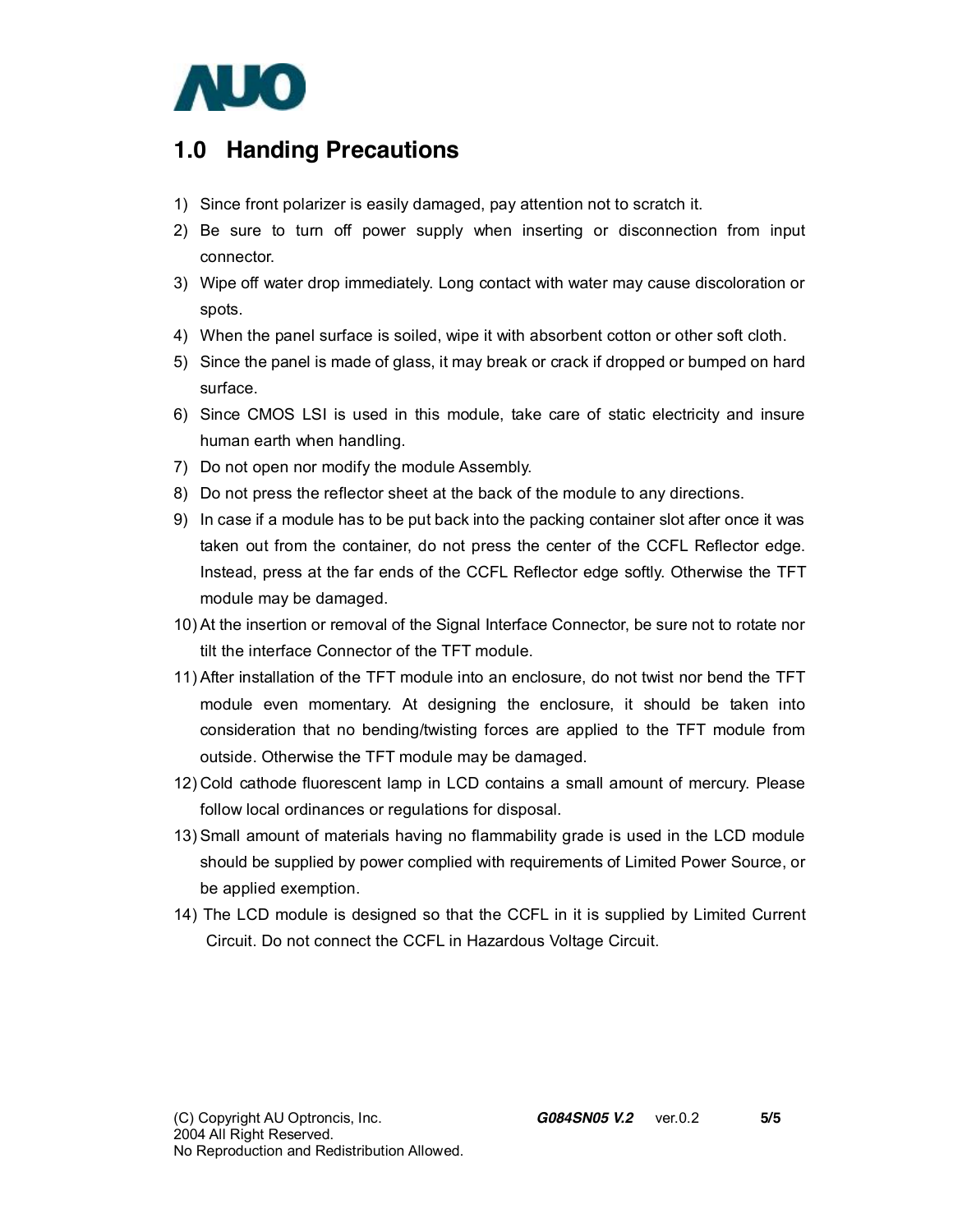

## **2.0 General Description**

This specification applies to the 8.4 inch color TFT LCD module G084SN05 V.2. This module is designed for display units for Industrial Applications. The screen format is intended to support the SVGA 800(H) x 600(V) and VGA 640(H) x 480(V) (through internal video scaling) screen and 262k colors (6bits RGB). Input signals can be either digital 6bit RGB or analog RGB. Reverse scan function can also be activated through the digital input signal.

The module does not contain an inverter card for backlight.

## 2.1 Display Characteristics

| <b>Items</b>                        | Unit                 | <b>Specifications</b>                 |
|-------------------------------------|----------------------|---------------------------------------|
| Screen Diagonal                     | [mm]                 | 213.4(8.4")                           |
| <b>Active Area</b>                  | [mm]                 | 170.4(H) x 127.8(V)                   |
| Pixel H x V                         |                      | 800(x3) x 600                         |
| <b>Pixel Pitch</b>                  | [mm]                 | $0.213(H) \times 0.213(V)$            |
| <b>Pixel Arrangement</b>            |                      | R.G.B. Vertical Stripe                |
| Display Mode                        |                      | Normally White                        |
| Typical White Luminance (ICFL=6 mA) | [cd/m <sup>2</sup> ] | 350 Typ. (center)                     |
| <b>Contrast Ratio</b>               |                      | 350: 1 Typ.                           |
| Optical Rise Time/Fall Time         | [msec]               | 10/25 Typ.                            |
| Nominal Input Voltage VDD           | [Volt]               | $+3.3$ Typ.                           |
| <b>Typical Power Consumption</b>    | [Watt]               | $7.5$ Typ                             |
| (VDD line + VCFL line)              |                      |                                       |
| Weight                              | [Grams]              | 310 $±10$                             |
| <b>Physical Size</b>                | [mm]                 | 203(W) x 142.5(H) x 12.5(D)           |
| Electrical Interface                |                      | 6bit RGB / analog RGB                 |
| <b>Support Color</b>                |                      | Native 262K colors (RGB 6-bit driver) |
| Temperature Range                   |                      |                                       |
| Operating                           | [°C]                 | 0 to $+50$                            |
| Storage(Shipping)                   | [°C]                 | $-20$ to $+60$                        |

The following items are characteristics summary on the table under  $25^{\circ}$  condition: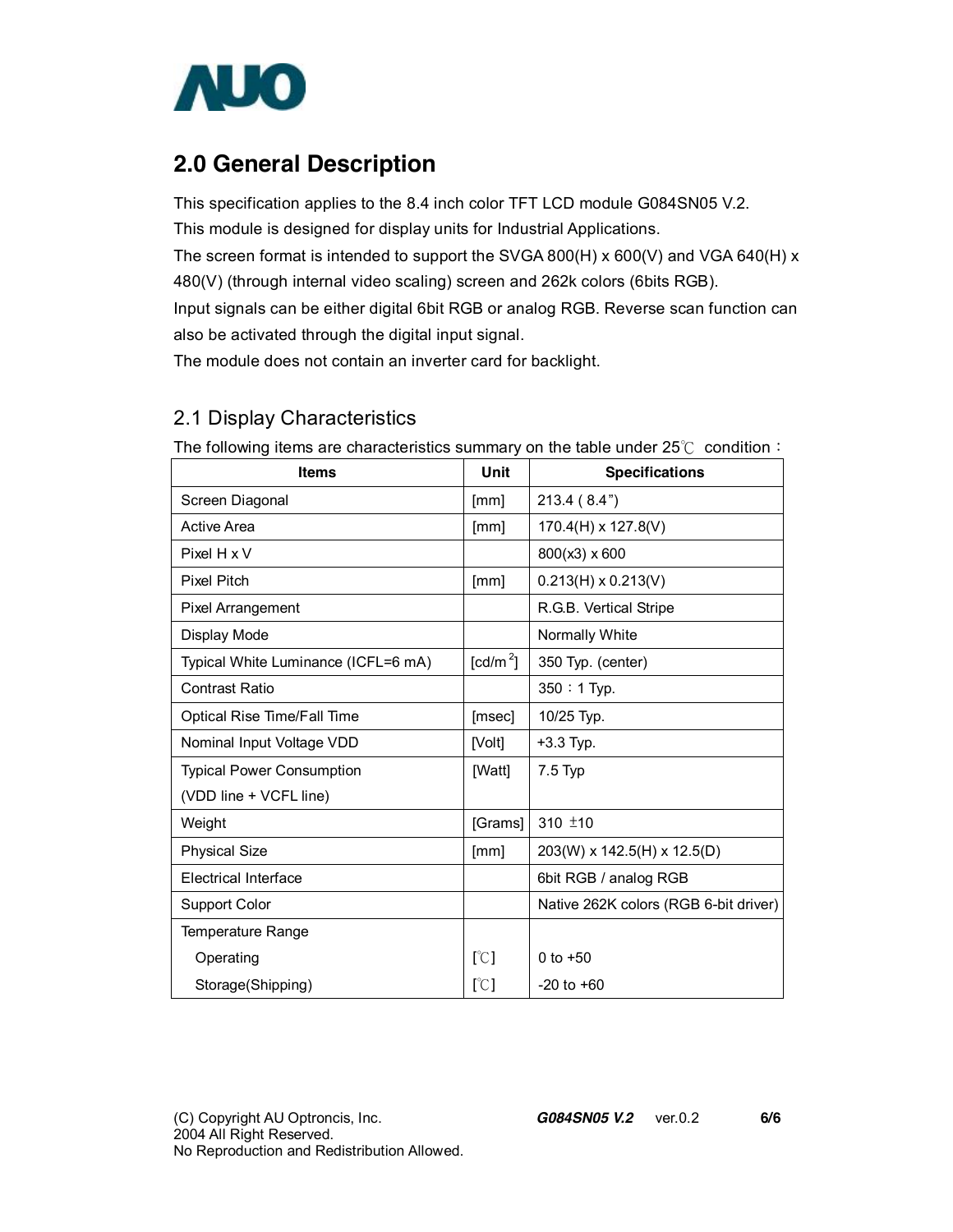

The following diagram shows the functional block of the 8.4 inches Color TFT LCD Module:

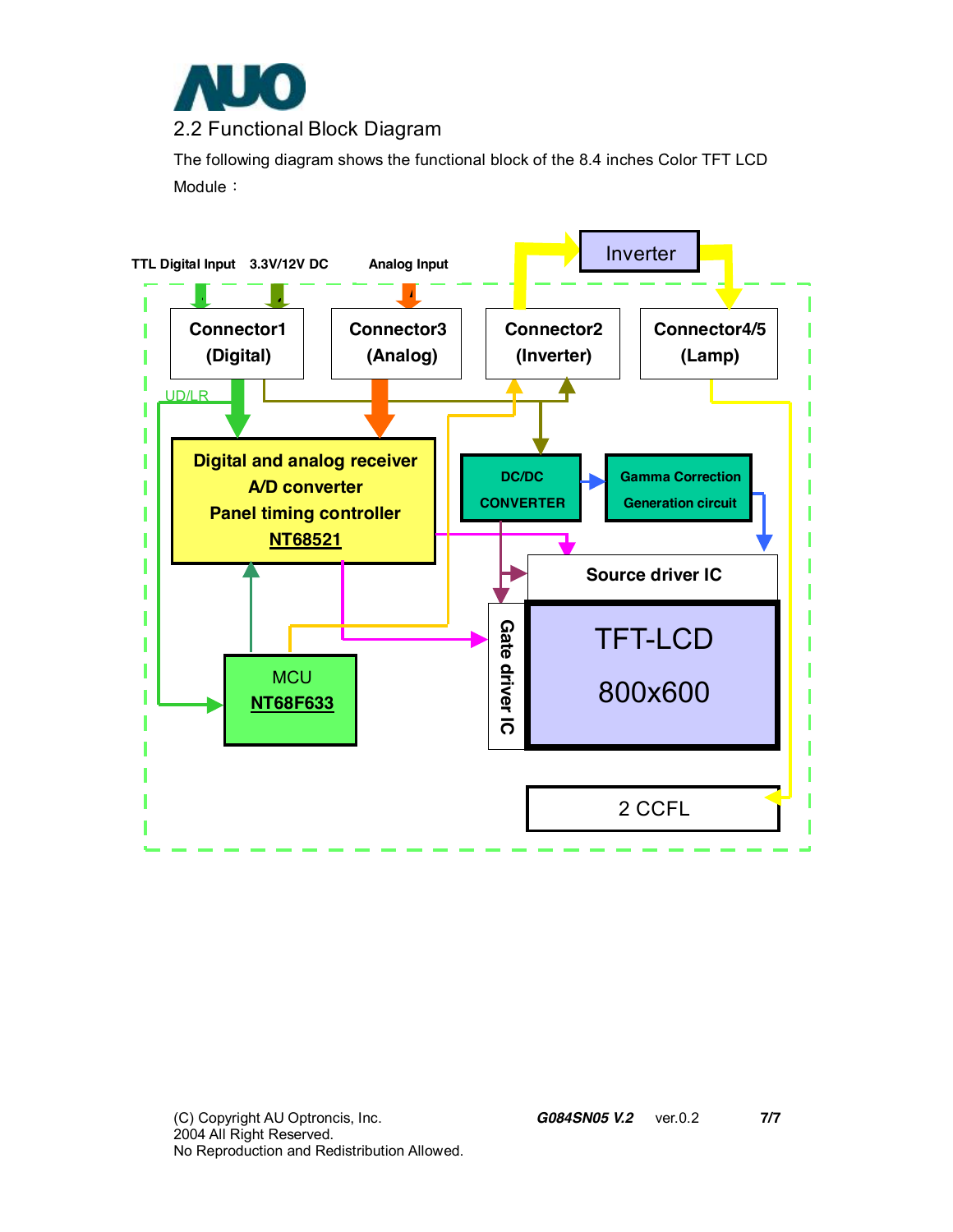

## **3.0 Absolute Maximum Ratings**

| Item                      | Symbol     | Min    | Max       | Unit                      | <b>Conditions</b> |
|---------------------------|------------|--------|-----------|---------------------------|-------------------|
| Logic/LCD Drive Voltage   | VDD        | $-0.3$ | $+6.0$    | [Volt]                    |                   |
| Input Voltage of Signal   | Vin        | $-0.3$ | $VDD+0.3$ | [Volt]                    |                   |
| Operating Temperature     | TOP        | 0      | $+50$     | $[\mathcal{C}]$           | Note1             |
| <b>Operating Humidity</b> | <b>HOP</b> | 8      | 95        | [%RH]                     | Note <sub>1</sub> |
| Storage Temperature       | TST        | $-20$  | $+60$     | $\lceil \text{°C} \rceil$ | Note1             |
| Storage Humidity          | HST        | 5      | 95        | [%RH]                     | Note1             |

Absolute maximum ratings of the module is as follows:

**Note1**: Maximum Wet-Bulb should be 39℃ and no condensation.

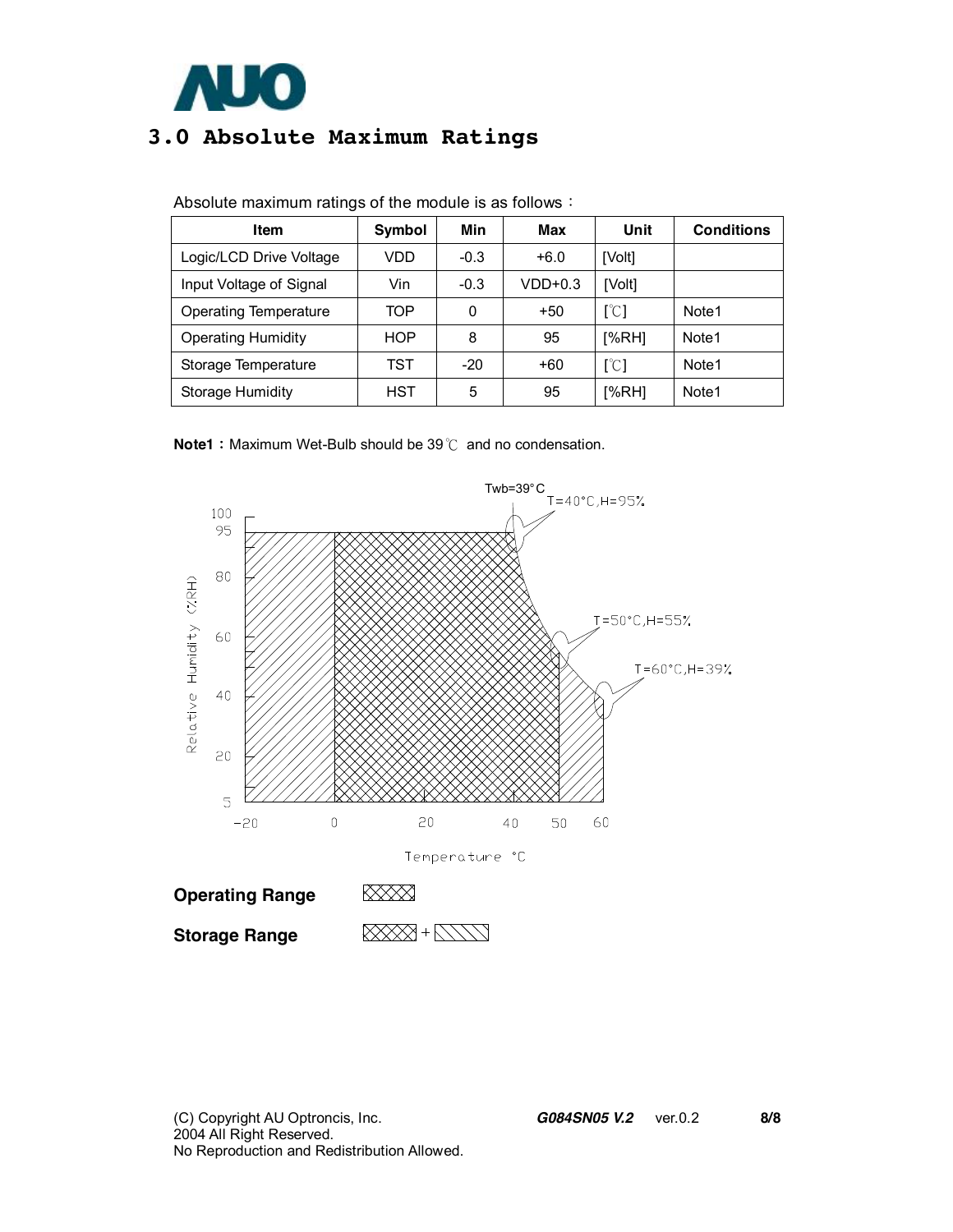

# **4.0 Optical Characteristics**

The optical characteristics are measured under stable conditions as follows under 25℃ condition:

| <b>Item</b>             | Unit                   | <b>Conditions</b>      | Min. | Typ.       | Max. |
|-------------------------|------------------------|------------------------|------|------------|------|
| <b>Viewing Angle</b>    | [degree]               | Horizontal<br>(Right)  |      | 60         |      |
|                         | [degree]               | $K \geq 10$<br>(Left)  |      | 60         |      |
| K: Contrast ratio       | [degree]               | Vertical<br>(Upper)    |      | 60         |      |
|                         | [degree]               | (Lower)<br>$K \geq 10$ |      | 40         |      |
| <b>White Uniformity</b> |                        | 9 Points               |      |            | 1.6  |
| Contrast ratio          |                        | $\theta = 0^{\circ}$   | 250  | 350        |      |
| Response Time           | [msec]                 | Rising                 |      | 10         | 20   |
| (Room Temp)             | [msec]                 | Falling                |      | 25         | 30   |
| Color                   |                        | Red<br>X               |      | <b>TBD</b> |      |
| Chromaticity            |                        | Red<br>y               |      | TBD        |      |
| Coordinates(CIE)        |                        | Green<br>$\mathsf{x}$  |      | <b>TBD</b> |      |
|                         |                        | Green<br>y             |      | <b>TBD</b> |      |
|                         |                        | <b>Blue</b><br>X       |      | TBD        |      |
|                         |                        | <b>Blue</b><br>У       |      | TBD        |      |
|                         |                        | White<br>X             |      | TBD        |      |
|                         |                        | White<br>y             |      | TBD        |      |
| White Luminance         | $\lceil cd/m^2 \rceil$ | $\theta = 0^{\circ}$   | 280  | 350        |      |
| (ICFL 6mA)              |                        |                        |      |            |      |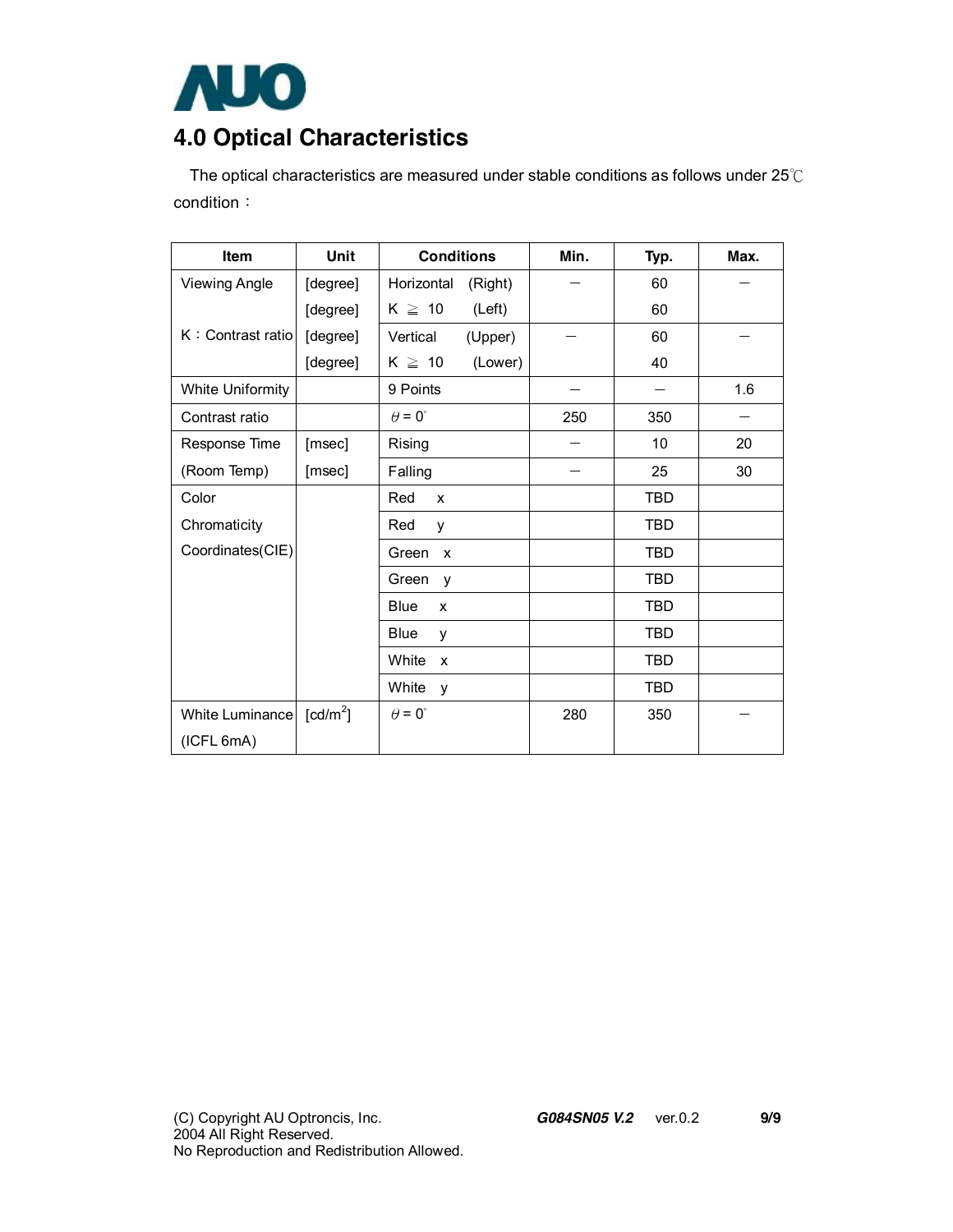

#### **Note 1: Definition of white uniformity:**

White uniformity is calculated with the following formula. Luminance are measured at the following nine points (1~9).

 $\delta$ <sub>W</sub> = Maximum Brightness of nine points Minimum Brightness of nine points



Unit: mm

(C) Copyright AU Optroncis, Inc. *G084SN05 V.2*ver.0.2 **10/10** 2004 All Right Reserved. No Reproduction and Redistribution Allowed.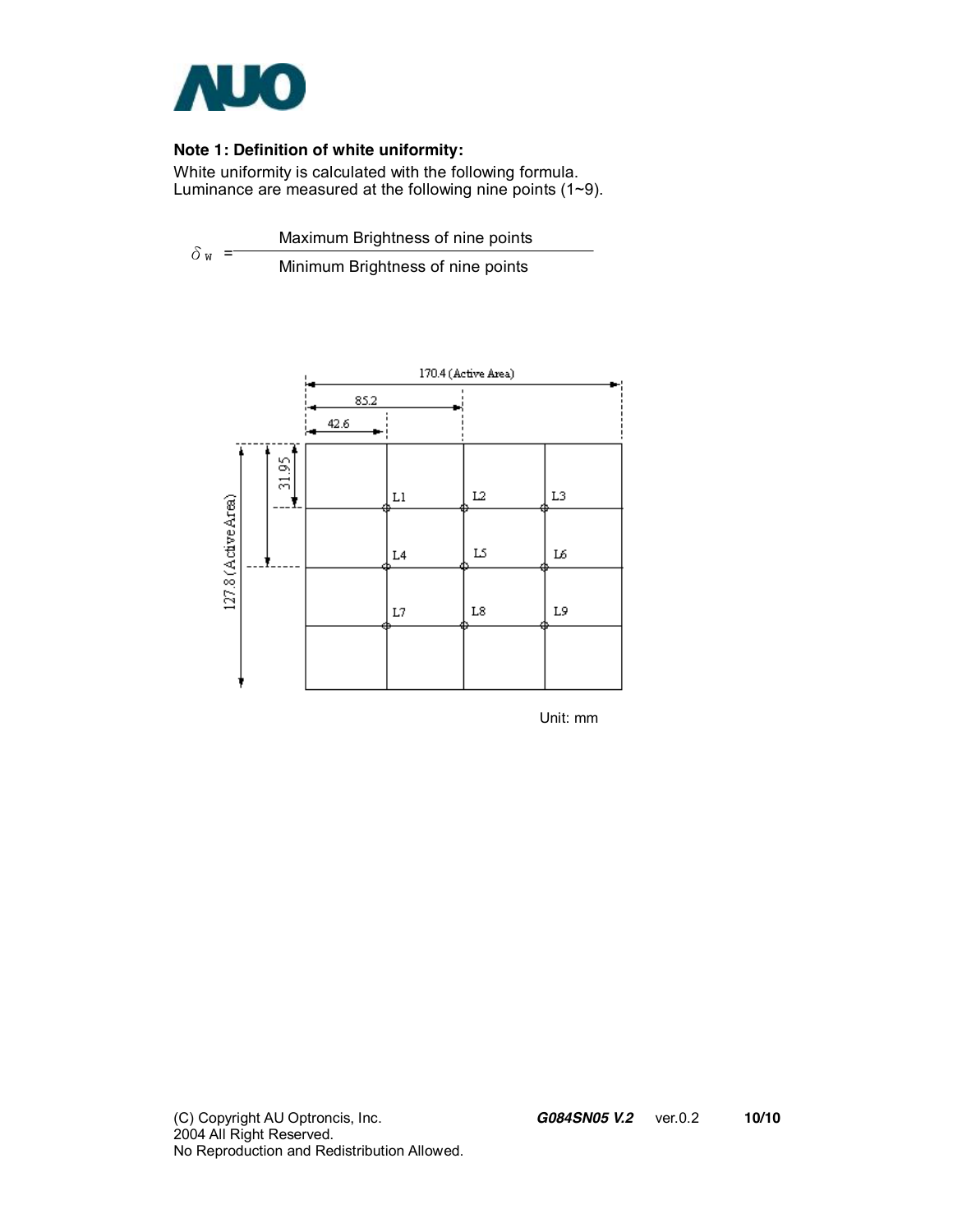

## 5.1 Connectors

Physical interface is described as for the connector on module.

These connectors are capable of accommodating the following signals and will be

|  | following components. |
|--|-----------------------|
|--|-----------------------|

| <b>Connector Name</b>        | Connector 1         | Connector 2    | Connector 3   | Connctor 4/5      |
|------------------------------|---------------------|----------------|---------------|-------------------|
| <b>Description</b>           | Digital Signal      | Lamp Control   | Analog Signal | Lamp Power        |
| <b>Manufacturer</b>          | Kyocera Elco        | <b>JST</b>     | <b>HIROSE</b> | JST               |
| Type / Part<br><b>Number</b> | 04 6274 036 000 800 | S5B-ZR-SM3A-TF | DF13B-9P-1.25 | <b>BHR-03VS-1</b> |
| <b>Mating Connector</b>      |                     |                |               | B-BHS-1-TB        |

### 5.2 Signal Pin

| 5.2.1 Digital Input Signal (Connector 1) |  |
|------------------------------------------|--|
|------------------------------------------|--|

| Pin No.        | <b>Signal Name</b> | Pin No.                 | <b>Signal Name</b> |
|----------------|--------------------|-------------------------|--------------------|
| $\mathbf{1}$   | <b>GND</b>         | $\overline{a}$          | DCLK_IN            |
| 3              | DE_IN              | $\overline{\mathbf{4}}$ | HSYNC_IN           |
| 5              | VSYNC_IN           | 6                       | <b>GND</b>         |
| $\overline{7}$ | RIN <sub>0</sub>   | 8                       | RIN1               |
| 9              | RIN <sub>2</sub>   | 10                      | RIN <sub>3</sub>   |
| 11             | RIN4               | 12                      | RIN <sub>5</sub>   |
| 13             | GIN <sub>0</sub>   | 14                      | GIN1               |
| 15             | GIN <sub>2</sub>   | 16                      | GIN <sub>3</sub>   |
| 17             | GIN4               | 18                      | GIN <sub>5</sub>   |
| 19             | BIN0               | 20                      | BIN1               |
| 21             | BIN <sub>2</sub>   | 22                      | BIN3               |
| 23             | BIN4               | 24                      | BIN <sub>5</sub>   |
| 25             | <b>GND</b>         | 26                      | <b>REV</b>         |
| 27             | VDD                | 28                      | <b>VDD</b>         |
| 29             | VDD                | $30\,$                  | <b>DIMMER</b>      |
| 31             | <b>GND</b>         | 32                      | <b>GND</b>         |
| 33             | <b>GND</b>         | 34                      | <b>VBL</b>         |
| 35             | VBL                | $36\,$                  | <b>VBL</b>         |

(C) Copyright AU Optroncis, Inc. *G084SN05 V.2*ver.0.2 **11/11** 2004 All Right Reserved. No Reproduction and Redistribution Allowed.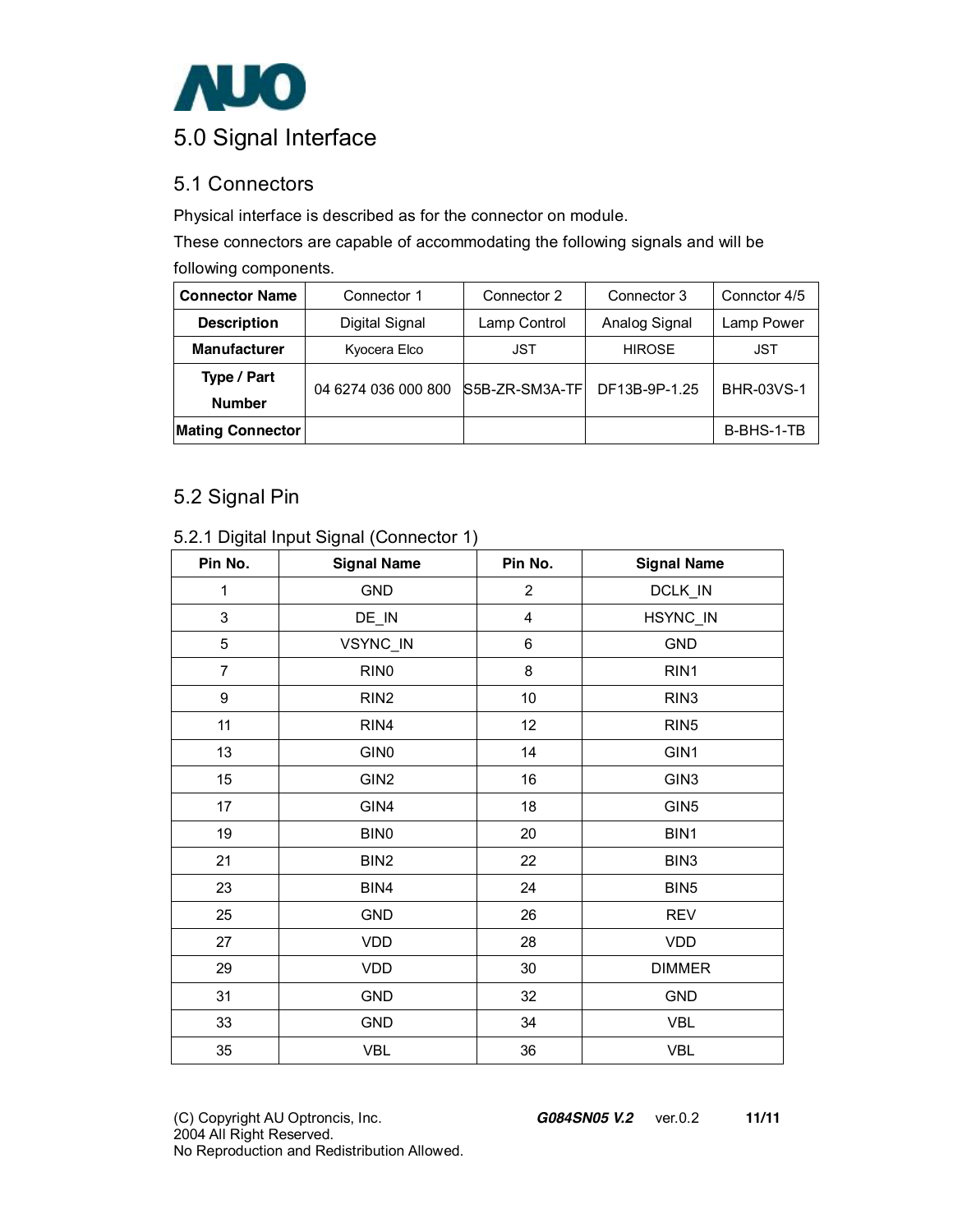

| Setting of scancontrol input | <b>Input Signal</b> | <b>Scanning direction</b>               |
|------------------------------|---------------------|-----------------------------------------|
| REV (No.26 pin)              | Lo                  | From up to down, and from left to right |
| REV (No.26 pin)              | Hi                  | From down to up, and from right to left |

### 5.2.2 Analog Input Signal (Connector 3)

| Pin No. | <b>Signal Name</b> | Pin No. | <b>Signal Name</b> |
|---------|--------------------|---------|--------------------|
|         | VGA HSYNC          |         | VGA VSYNC          |
| 3       | <b>AGNF</b>        |         | RED                |
| 5       | RED GND            | 6       | <b>GREEN GND</b>   |
|         | <b>GREEN</b>       | 8       | <b>BLUE GND</b>    |
| 9       | <b>BLUE</b>        |         |                    |

### 5.2.3 Inverter Output Signal (Connector 2)

| Pin No. | <b>Signal Name</b> | Pin No. | <b>Signal Name</b> |
|---------|--------------------|---------|--------------------|
|         | <b>VBL</b>         |         | <b>GND</b>         |
| ◠       | <b>DIMMER</b>      |         | <b>VBLCTRL</b>     |
| 5       | <b>GND</b>         |         |                    |

## 5.3 Signal Description

5.3.1 Digital Input Pin Description (Connector 1)

| <b>Signal Name</b> | <b>Description</b>                            |
|--------------------|-----------------------------------------------|
| <b>VSS</b>         | <b>GND</b>                                    |
| <b>REV</b>         | Trigger of reverse scan function              |
| VDD                | +3.3V Power Supply                            |
| <b>GND</b>         | Ground                                        |
| <b>VBL</b>         | Inverter Power Supply                         |
| <b>DIMMER</b>      | <b>Brightness of Backlight Control Signal</b> |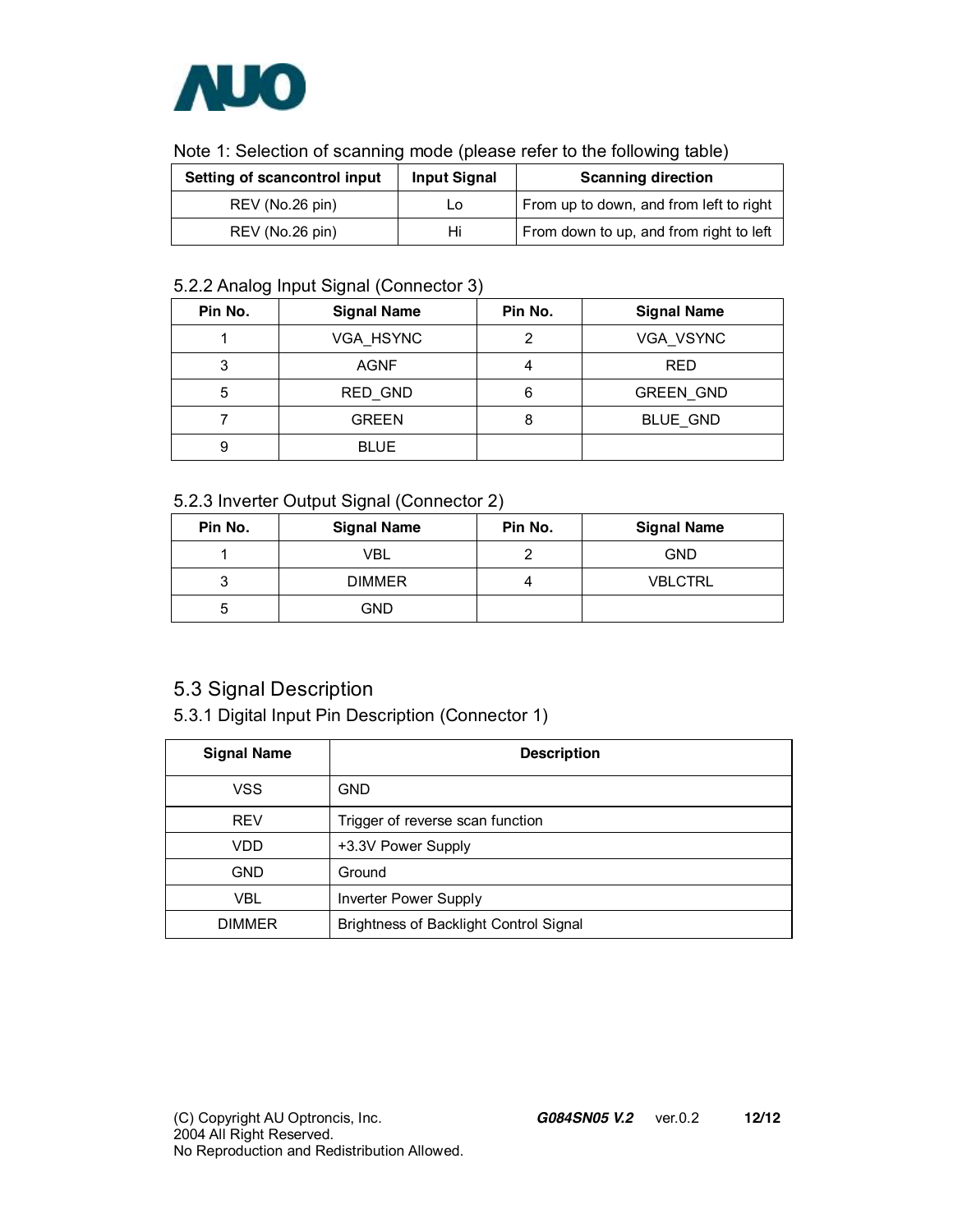

| <b>Signal Name</b> | <b>Description</b>     |                                                          |
|--------------------|------------------------|----------------------------------------------------------|
| RIN <sub>0</sub>   | Red Data 5 (MSB)       | Red-pixel Data                                           |
| RIN <sub>1</sub>   | Red Data 4             | Each red pixel's brightness data consists of<br>6 bits   |
| RIN <sub>2</sub>   | Red Data 3             | pixel data.                                              |
| RIN <sub>3</sub>   | Red Data 2             |                                                          |
| RIN <sub>4</sub>   | Red Data 1             |                                                          |
| RIN <sub>5</sub>   | Red Data 0 (LSB)       |                                                          |
|                    | Red-pixel Data         |                                                          |
| GIN <sub>0</sub>   | Green Data 5 (MSB)     | Green-pixel Data                                         |
| GIN <sub>1</sub>   | Green Data 4           | Each green pixel's brightness data consists of<br>6 bits |
| GIN <sub>2</sub>   | Green Data 3           | pixel data.                                              |
| GIN <sub>3</sub>   | Green Data 2           |                                                          |
| GIN4               | Green Data 1           |                                                          |
| GIN <sub>5</sub>   | Green Data 0 (LSB)     |                                                          |
|                    | Green-pixel Data       |                                                          |
| BIN <sub>0</sub>   | Blue Data 5 (MSB)      | <b>Blue-pixel Data</b>                                   |
| BIN1               | Blue Data 4            | Each blue pixel's brightness data consists of<br>6 bits  |
| BIN <sub>2</sub>   | Blue Data 3            | pixel data.                                              |
| BIN <sub>3</sub>   | Blue Data 2            |                                                          |
| BIN4               | Blue Data 1            |                                                          |
| BIN <sub>5</sub>   | Blue Data 0 (LSB)      |                                                          |
|                    | <b>Blue-pixel Data</b> |                                                          |
| <b>CLK</b>         | Data Clock             | The typical frequency is 40MHz. The signal is            |
|                    |                        | used to strobe the pixel data and DE signals.            |
|                    |                        | All pixel data shall be valid at the falling edge when   |
|                    |                        | the DE signal is high.                                   |
| DE                 | Display Timing         | This signal is strobed at the falling edge of CLK.       |
|                    |                        | When the signal is high, the pixel data shall be valid   |
|                    |                        | to be displayed.                                         |
| <b>VSYNC</b>       | <b>Vertical Sync</b>   | The signal is synchronized to CLK.                       |
| <b>HSYNC</b>       | Horizontal Sync        | The signal is synchronized to CLK.                       |

**Note**: Output signals from any system shall be low or Hi-Z state when VDD is off.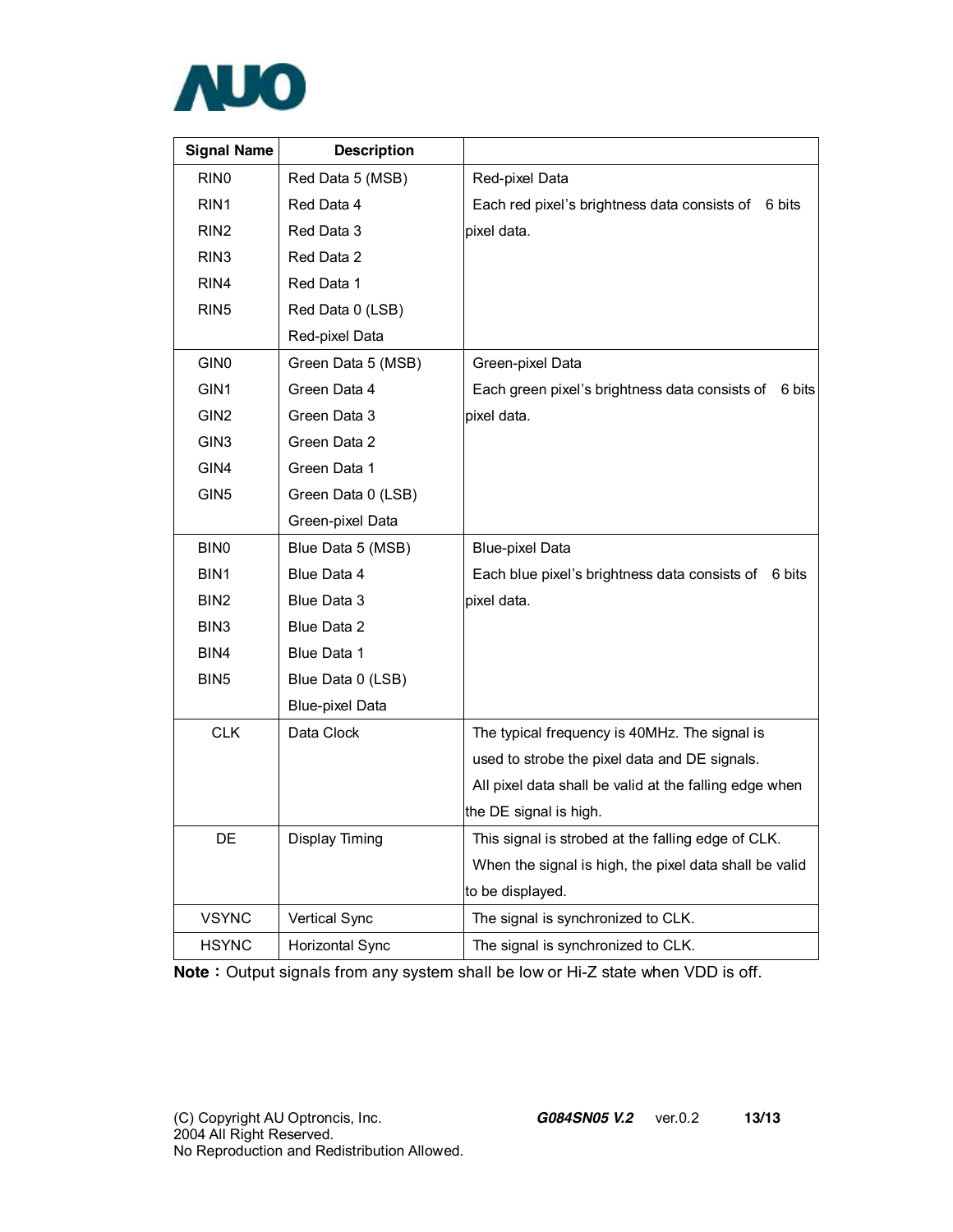

#### 5.3.2 Analog Input Pin Description (Connector 3)

| <b>Signal Name</b> | <b>Description</b>                 |
|--------------------|------------------------------------|
| <b>VGA HSYNC</b>   | The signal is synchronized to CLK  |
| <b>VGA VSYNC</b>   | The signal is synchronized to CLK. |
| <b>RED</b>         | Analog R Signal Input              |
| <b>GREEN</b>       | Analog G Signal Input              |
| <b>BLUE</b>        | Analog B Signal Input              |
| RED GND            |                                    |
| <b>GREEN GND</b>   | A GND                              |
| BLUE GND           |                                    |

### 5.3.3 Inverter Control Pin Description (Connector 2)

| <b>Signal Name</b> | <b>Description</b>                     |
|--------------------|----------------------------------------|
| VBL                | Inverter power                         |
| GND                | <b>GND</b>                             |
| <b>DIMMER</b>      | Brightness of Backlight control signal |
| <b>VBLCTRL</b>     | Inverter Power Control Signal          |

### 5.3.4 Lamp Power (Connector 4/5)

#### Connector: JST BHR-03VS-1, Mating connector: JST SM03(4.0)B-BHS-1-TB

| Pin no. | Symbol | <b>Function</b>          | <b>Remark</b>      |
|---------|--------|--------------------------|--------------------|
|         | н      | CCFL power supply (H.V.) | Cable color: Pink  |
|         | NC.    | No connection            |                    |
| 3       |        | CCFL power supply (GND)  | Cable color: White |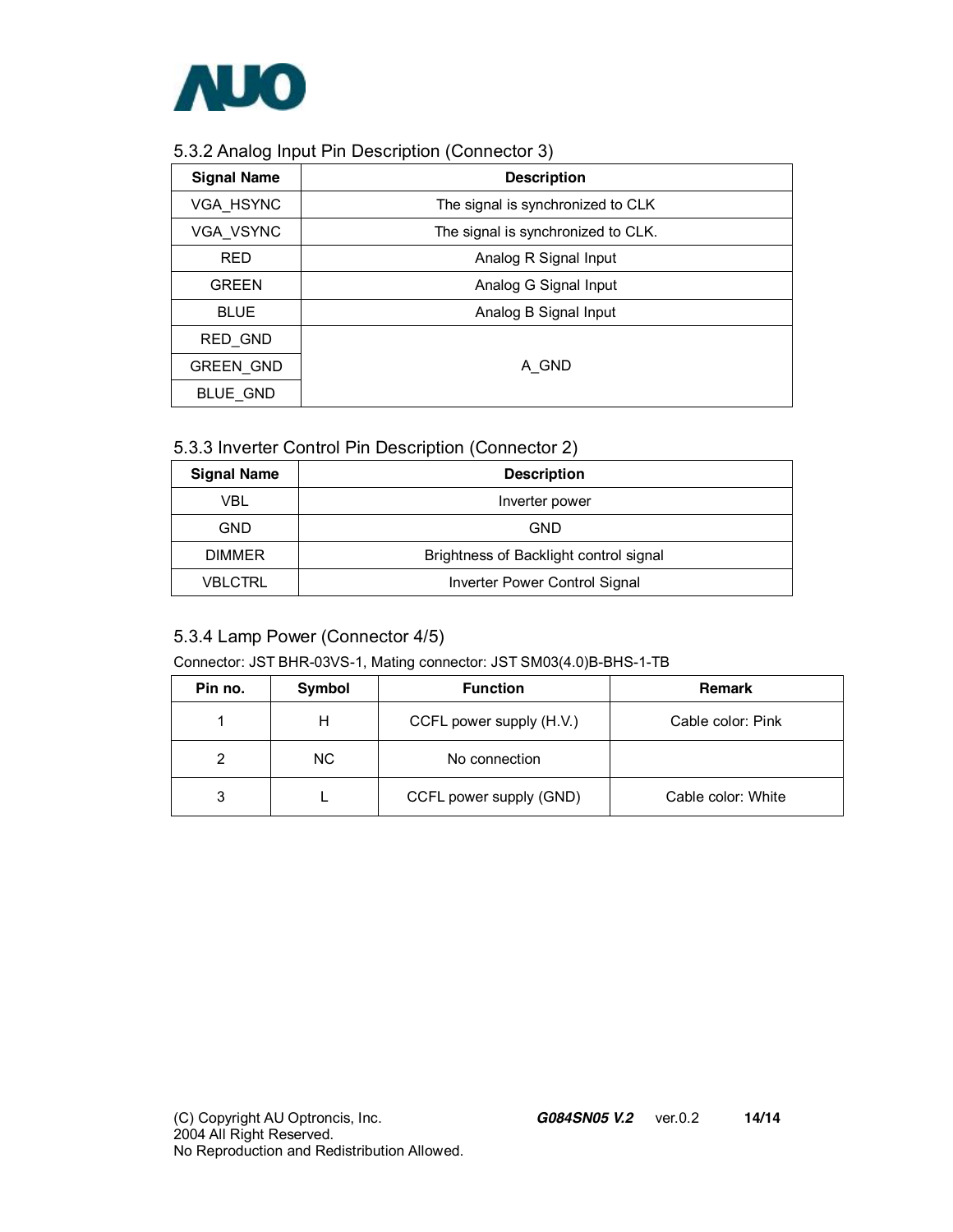

## 5.4 Signal Electrical Characteristics

Input signals shall be low or Hi-Z state when VDD is off. It is recommended to refer the specifications of SN75LVDS86(Texas Instruments) in detail.

Signal electrical characteristics are as follows:

| Item                             | Symbol      | Min.      | Typ. | Max.                          | Unit |
|----------------------------------|-------------|-----------|------|-------------------------------|------|
| The differential level           | VID.        | 0.1       |      | 0.6                           | v    |
| The common mode input<br>voltage | <b>VIC</b>  | VID.<br>2 |      | VID.<br>2.4<br>$\mathfrak{p}$ | v    |
| The input setup time             | tsu         | 0.5       |      |                               | ns   |
| The input hold time              | thd         | 0.5       |      | -                             | ns   |
| High-level input voltage         | <b>VIAP</b> | 2.0       |      |                               | v    |
| Low-level input voltage          | <b>VIAM</b> |           |      | 0.8                           | v    |
| Clock frequency                  | CLK         | 31        |      | 68                            | MHz  |



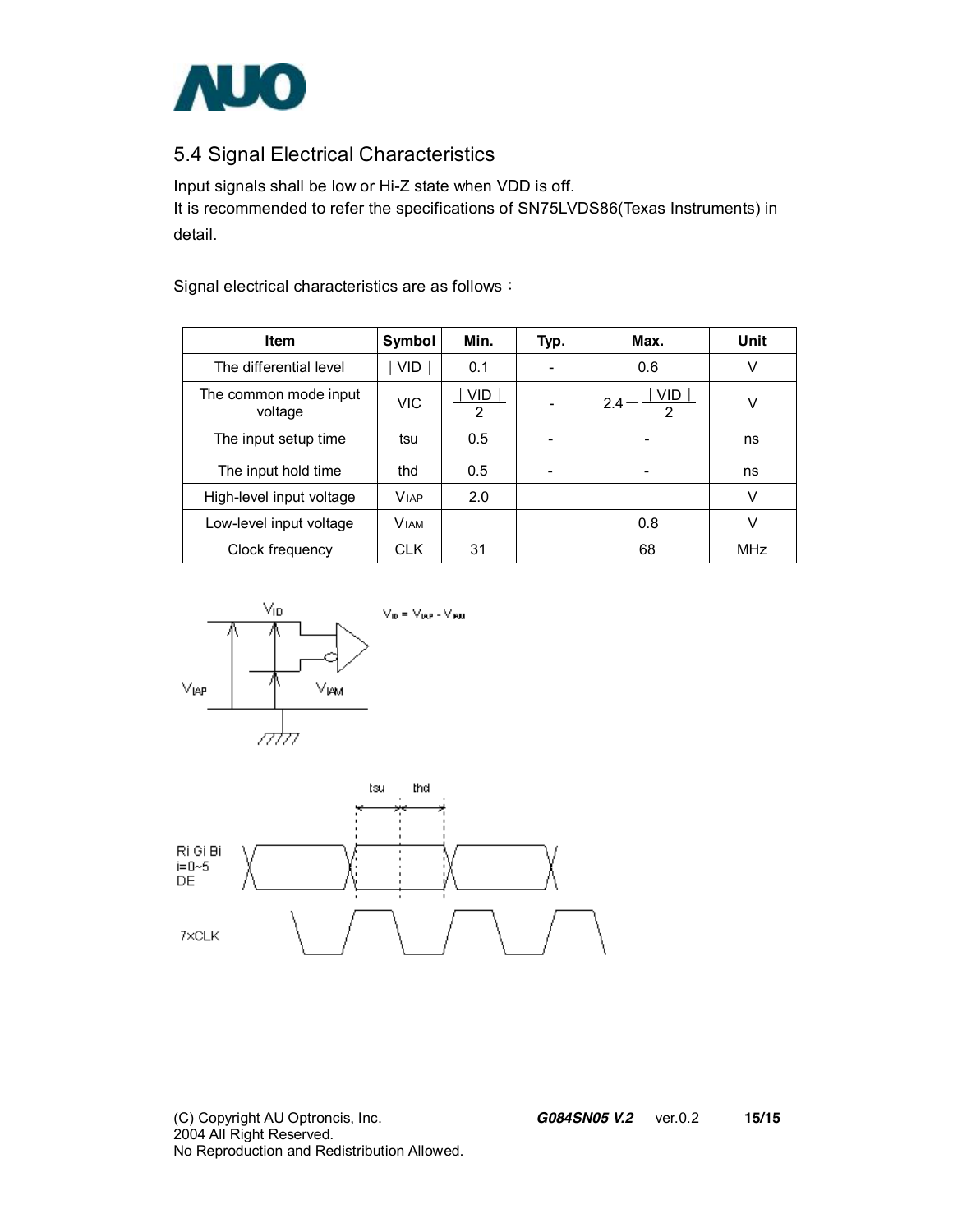

## **6.0 Pixel Format Image**

Following figure shows the relationship of the input signals and LCD pixel format:

|            |   | $\mathbf{1}$                     |       |   | $\overline{\phantom{0}}$         |   |  |  |                                  |                |  |  |  |              | 799                              |   | 800          |                                  |              |
|------------|---|----------------------------------|-------|---|----------------------------------|---|--|--|----------------------------------|----------------|--|--|--|--------------|----------------------------------|---|--------------|----------------------------------|--------------|
| 1st Line   | R |                                  | G B R |   | G                                | B |  |  |                                  |                |  |  |  | R            | $\mathsf{G}$                     |   | B R          | G                                | $\mathsf{B}$ |
|            |   | $\blacksquare$<br>$\blacksquare$ |       |   | $\blacksquare$<br>$\blacksquare$ |   |  |  | $\blacksquare$<br>$\blacksquare$ |                |  |  |  |              | $\bullet$                        |   |              | $\blacksquare$                   |              |
|            |   | $\blacksquare$                   |       |   | $\blacksquare$                   |   |  |  |                                  |                |  |  |  |              |                                  |   |              | $\blacksquare$                   |              |
|            |   | $\blacksquare$<br>$\blacksquare$ |       |   | $\blacksquare$<br>$\blacksquare$ |   |  |  | $\bullet$<br>$\blacksquare$      |                |  |  |  |              | $\blacksquare$<br>$\blacksquare$ |   |              | $\blacksquare$<br>$\blacksquare$ |              |
|            |   | ٠                                |       |   | $\blacksquare$                   |   |  |  | $\blacksquare$                   |                |  |  |  |              |                                  |   |              | ٠                                |              |
|            |   | $\blacksquare$                   |       |   | $\blacksquare$                   |   |  |  |                                  |                |  |  |  |              |                                  |   |              | $\blacksquare$                   |              |
|            |   | $\blacksquare$                   |       |   | $\blacksquare$                   |   |  |  |                                  |                |  |  |  |              |                                  |   |              | $\blacksquare$                   |              |
|            |   | $\blacksquare$<br>$\blacksquare$ |       |   | $\blacksquare$<br>$\blacksquare$ |   |  |  | $\blacksquare$<br>$\blacksquare$ |                |  |  |  |              | $\blacksquare$                   |   |              | $\blacksquare$<br>$\blacksquare$ |              |
|            |   | $\blacksquare$                   |       |   | $\blacksquare$                   |   |  |  |                                  |                |  |  |  |              |                                  |   |              | n                                |              |
|            |   | $\blacksquare$                   |       |   | $\blacksquare$                   |   |  |  |                                  | $\blacksquare$ |  |  |  |              |                                  |   |              | $\blacksquare$                   |              |
|            |   |                                  |       |   |                                  |   |  |  |                                  |                |  |  |  |              |                                  |   |              |                                  |              |
| 600th Line |   | R G B                            |       | R | G                                | B |  |  |                                  |                |  |  |  | $\mathsf{R}$ | G                                | B | $\mathsf{R}$ | G                                | $\mathsf{B}$ |

### 6.1 Scanning Direction

Following picture figures shows the image seen from the front view. The arrow indicate the direction of scan.



Fig. 1 Normal scan (REV=Lo) Fig. 2 Reverse scan (REV=Hi)

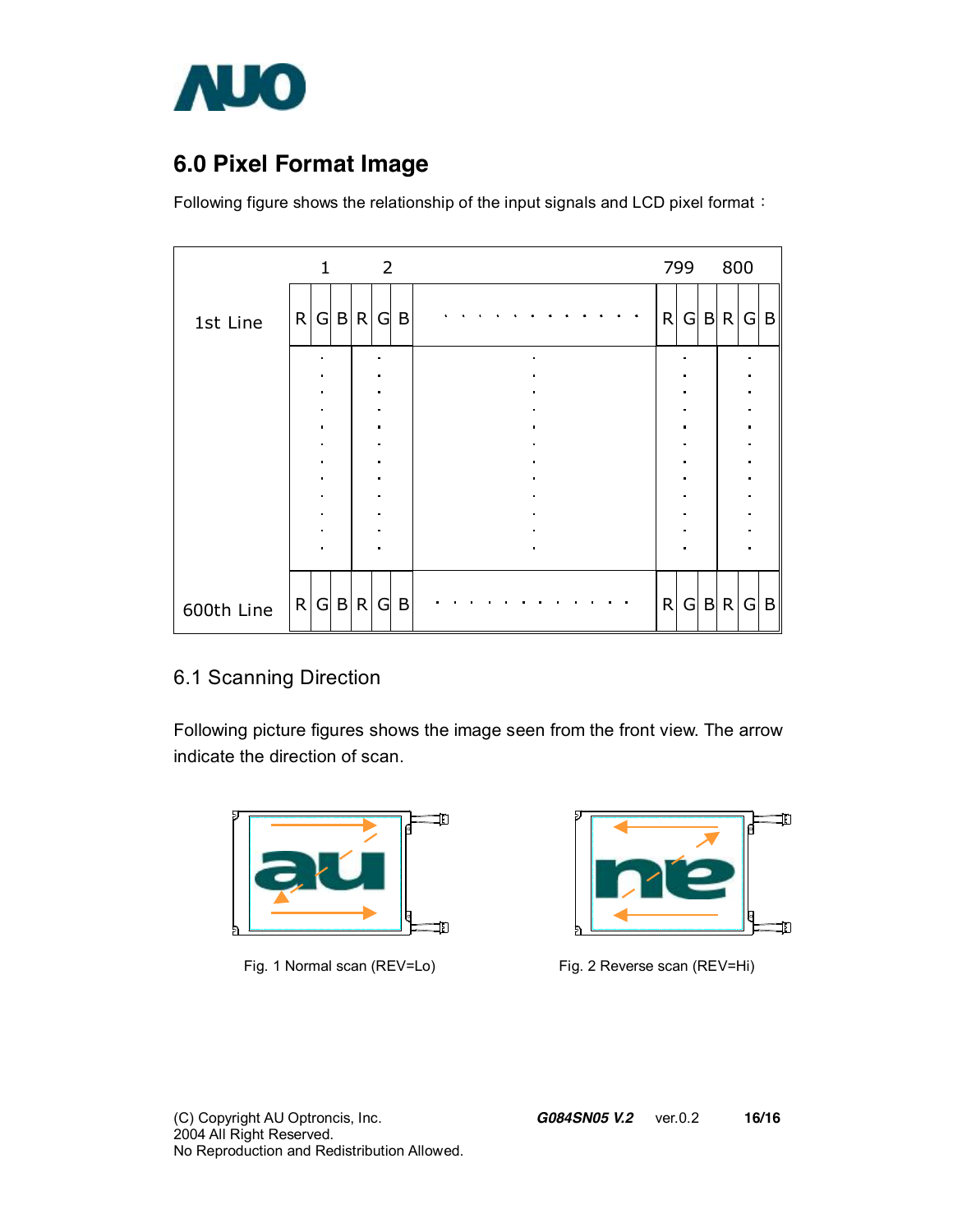

| <b>Parameter</b>                | Min   | <b>Typ</b> | <b>Max</b> | Units             | <b>Condition</b>  |
|---------------------------------|-------|------------|------------|-------------------|-------------------|
| White Luminance                 | 280   | 350        |            | Cd/m <sup>2</sup> | At 6mA ICFL       |
| CCFL current (ICFL)             | 4     | 6          | 7          | mArms             | Note1             |
| CCFL Frequency (FCFL)           | 40    | 55         | 80         | <b>KHz</b>        | Note4             |
| CCFL Ignition Voltage (Vs)      |       |            | 500        | Vrms              | Note <sub>3</sub> |
| <b>CCFL Voltage (Reference)</b> | 318.6 | 354        | 389.4      | Vrms              | Note <sub>1</sub> |
| (VCFL)                          |       |            |            |                   |                   |
| <b>CCFL Power consumption</b>   | 1.91  | 2.12       | 2.33       | W                 | Note <sub>2</sub> |
| (PCFL)                          |       |            |            |                   |                   |
| Lamp Life Time                  |       | 50,000     |            | Hr                | Note 1, 5         |

## **7.0 Parameter guideline for CCFL inverter**

**Note1**:T=25℃

Note2: Inverter should be designed with the characteristic of lamp. When you are designing the inverter, the output voltage of the inverter should comply with the following conditions.

(1). The area under the positive and negative cycles of the waveform of the lamp current and lamp voltage should be area symmetric (the symmetric ratio should be larger than 90%).

(2). There should not be any spikes in the waveform.

(3). The waveform should be sine wave as possible.

(4). Lamp current should not exceed the maximum value within the operating temperature (It is prohibited to over the maximum lamp current even if operated in the non-guaranteed temperature). When lamp current is over the maximum value for a long time, it may cause fire. Therefore, it is recommend that the inverter should have the current limit circuit.

**Note3**: The inverter open voltage should be designed larger than the lamp starting voltage at T=0 $\rm{^{\circ}C}$ , otherwise backlight may be blinking for a moment after turning on or not be able to turn on. The open voltage should be measured after ballast capacitor. If an inverter has shutdown function it should keep its open voltage for longer than 1 second even if lamp connector is open.

**Note4**: Lamp frequency may produce interference with horizontal synchronous frequency and this may cause line flow on the display. Therefore lamp frequency shall be detached from the horizontal synchronous frequency and its harmonics as far as possible in order to avoid interference.

**Note5**: Brightness (ICFL = 6mA) to drop to 50% of the initial value.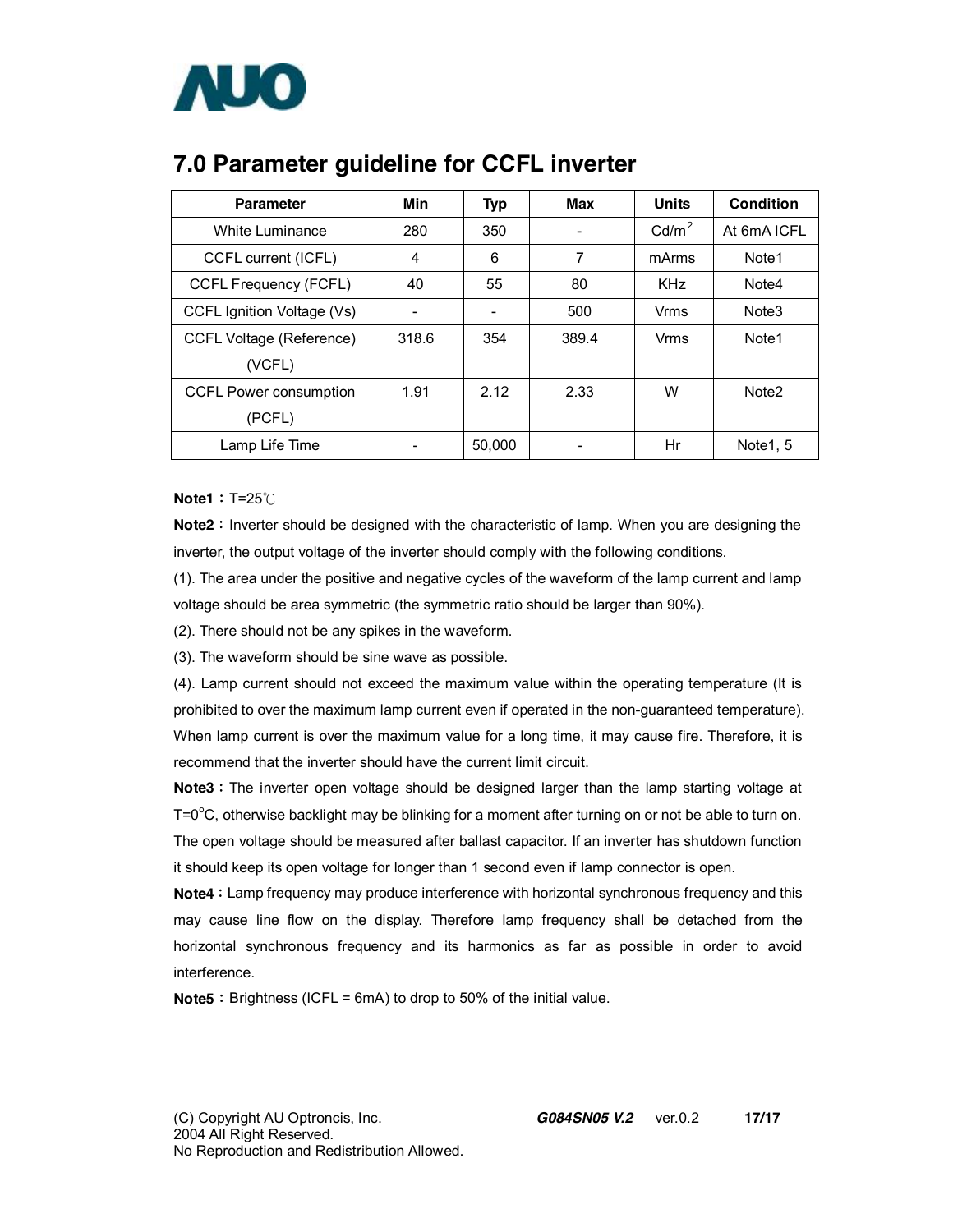

## **8.0 Interface Timings**

Basically, interface timing should match the VESA 800x600 /60Hz (VG901101) manufacturing guide line timing. (VGA)

### 8.1 Timing Characteristics

### **8.1.1 SVGA MODE**

#### **(a) DE mode**

| Item                | <b>Symbol</b> | Min. | Tvp. | Max. | Unit | Remark |
|---------------------|---------------|------|------|------|------|--------|
| Clock frequency     | Fck           | 36   | 40   | 50   | MHz  |        |
| Horizontal blanking | Thb1          | 18   | 256  | 624  | Clk  |        |
| Vertical blanking   | Tvb1          | າ    | 28   | 184  | Th   |        |

#### **(b) HV mode**

| Item                    | Symbol | Min. | Typ. | Max.                     | Unit       | <b>Remark</b> |
|-------------------------|--------|------|------|--------------------------|------------|---------------|
| Clock frequency         | Fck    | 36   | 40   | 50                       | <b>MHz</b> |               |
| Hsync period            | Th     | 1018 | 1056 | 1424                     | <b>Clk</b> |               |
| Hsync pulse width       | Thw    | 2    | 128  | $\overline{\phantom{0}}$ | Clk        |               |
| Hsync front porch       | Thf    | 8    | 40   |                          | <b>Clk</b> |               |
| Hsync back porch        | Thb    | 4    | 88   |                          | <b>CIK</b> |               |
| <b>Hsync Active</b>     |        |      | 800  |                          | <b>Clk</b> |               |
| Hsync blanking          | Thb1   | 218  | 256  | 624                      | <b>Clk</b> |               |
| Vsync period            | Tv     | 625  | 628  | 784                      | Th         |               |
| Vsync pulse width       | Tvw    | 1    | 4    |                          | Th         |               |
| Vsync front porch       | Tvf    | 0    | 1    |                          | Th         |               |
| Vsync blanking          | Tvb1   | 25   | 28   | 184                      | Th         |               |
| Vsync Active            |        |      | 600  |                          | Th         |               |
| Hsync/Vsync phase shift | Tvpd   | 0    | 320  |                          | <b>Clk</b> |               |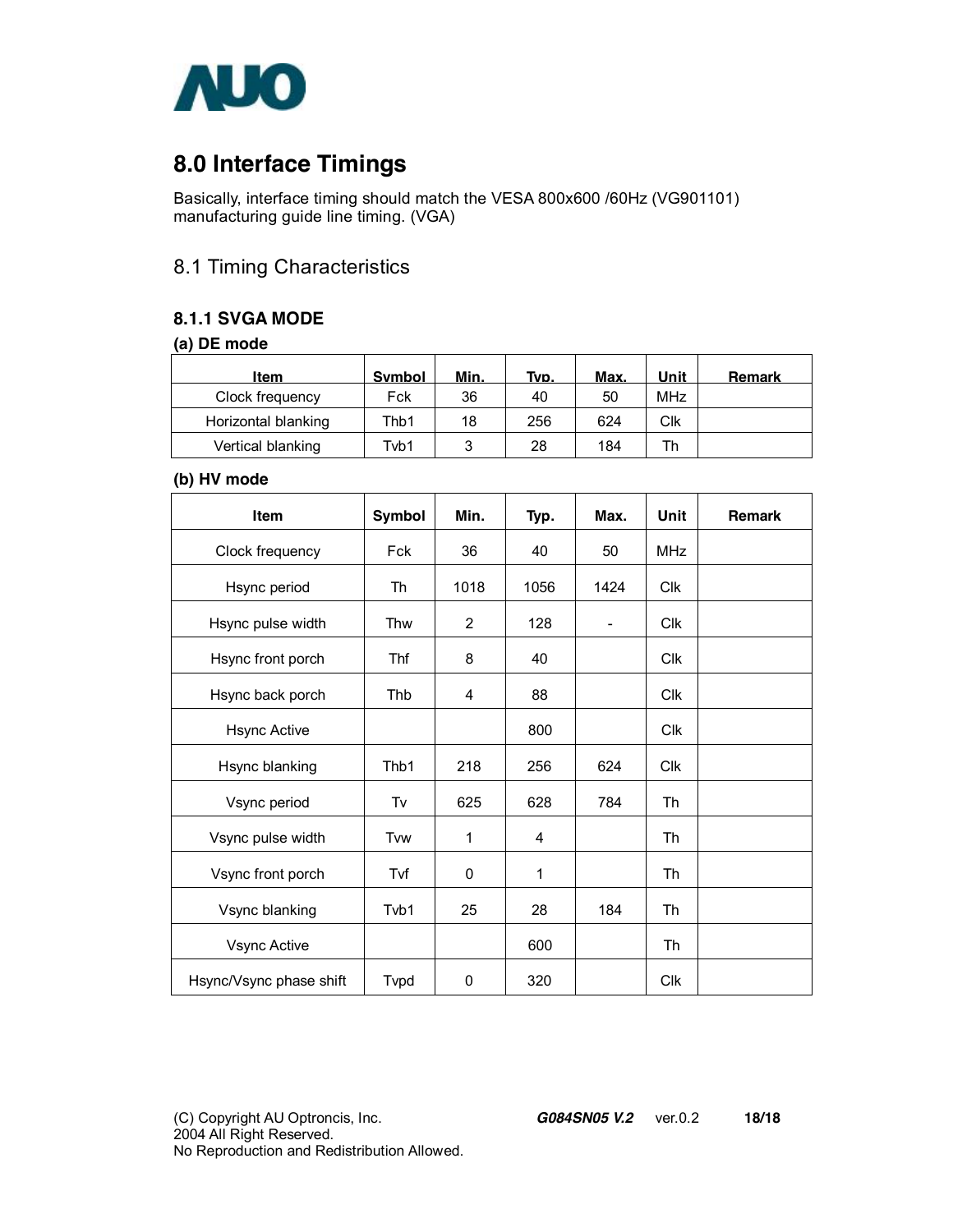

| <b>Item</b>              | Symbol | Value | Unit | <b>Description</b>                                                                              |
|--------------------------|--------|-------|------|-------------------------------------------------------------------------------------------------|
| Horizontal display start | The    | 218   | Clk  | After falling edge of Hsync, counting 218clk,<br>then getting valid data from 219th clk's data. |
| Vertical display start   | Tve    | 25    | Th   | After falling edge of Vsync, counting 25th,<br>then getting 26th Th's data.                     |

### **8.1.2 VGA MODE**

#### **(a)DE mode**

| <b>Item</b>         | Symbol | Min. | Typ. | Max. | Unit       | Remark |
|---------------------|--------|------|------|------|------------|--------|
| Clock frequency     | Fck    | -    | 25.2 | 36   | <b>MHz</b> |        |
| Horizontal blanking | Thb1   | -    | 160  | 192  | Clk        |        |
| Vertical blanking   | Tvb1   | -    | 45   | 77   |            |        |

### **(b)HV mode**

| <b>Item</b>             | Symbol     | Min.                         | Typ.           | Max.           | Unit       | <b>Remark</b> |
|-------------------------|------------|------------------------------|----------------|----------------|------------|---------------|
| Clock frequency         | <b>Fck</b> | $\overline{a}$               | 25.2           | 36             | <b>MHz</b> |               |
| Hsync period            | Th         | 680                          | 800            | 832            | <b>Clk</b> |               |
| Hsync pulse width       | Thw        | ۰                            | 96             | 120            | <b>Clk</b> |               |
| Hsync front porch       | Thf        |                              | 8              | 56             | <b>Clk</b> |               |
| Hsync back porch        | Thb        |                              | 40             | 80             | <b>CIK</b> |               |
| Hsync blanking          | Thb1       | $\overline{\phantom{0}}$     | 160            | 192            | <b>Clk</b> |               |
| <b>Hsync Active</b>     |            |                              | 640            |                | <b>Clk</b> |               |
| Vsync period            | Tv         | 484                          | 525            | 557            | Th         |               |
| Vsync pulse width       | Tww        | $\qquad \qquad \blacksquare$ | $\overline{2}$ | 3              | Th         |               |
| Vsync front porch       | Tvf        | $\overline{\phantom{0}}$     | 2              | $\overline{a}$ | Th         |               |
| Vsync blanking          | Tvb1       |                              | 45             | 77             | Th         |               |
| Vsync active            |            |                              | 480            |                | Th         |               |
| Hsync/Vsync phase shift | Tvpd       | $\mathbf{0}$                 | 320            |                | <b>CIK</b> |               |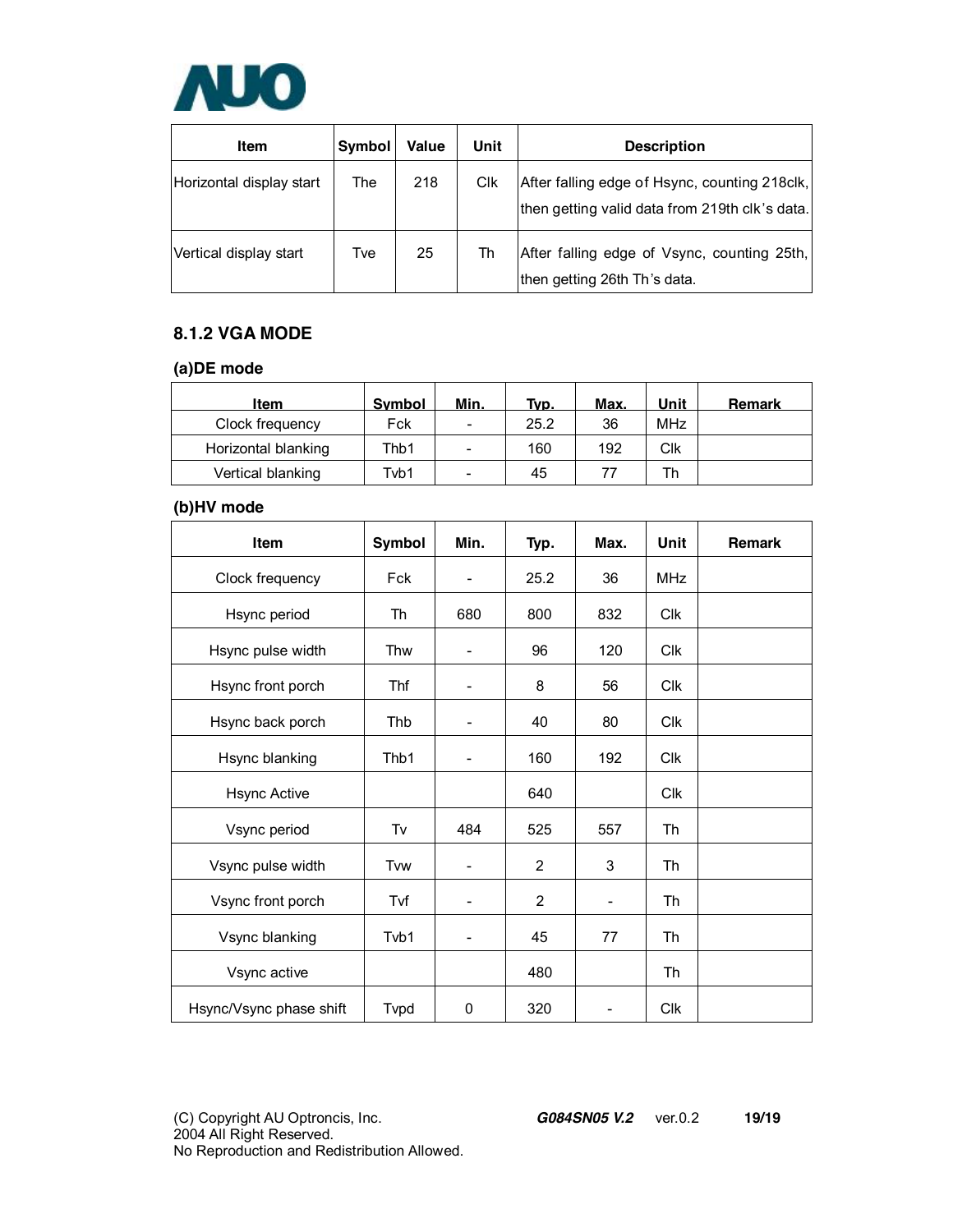

| <b>Item</b>              | Symbol | Value | Unit       | <b>Description</b>                                                                              |
|--------------------------|--------|-------|------------|-------------------------------------------------------------------------------------------------|
| Horizontal display start | The    | 160   | <b>CIK</b> | After falling edge of Hsync, counting 218clk,<br>then getting valid data from 219th clk's data. |
| Vertical display start   | Tve    | 45    | Th         | After falling edge of Vsync, counting 25th,<br>then getting 26th Th's data.                     |

## 8.2 Timing Definition

### **8.2.1 SVGA MODE**

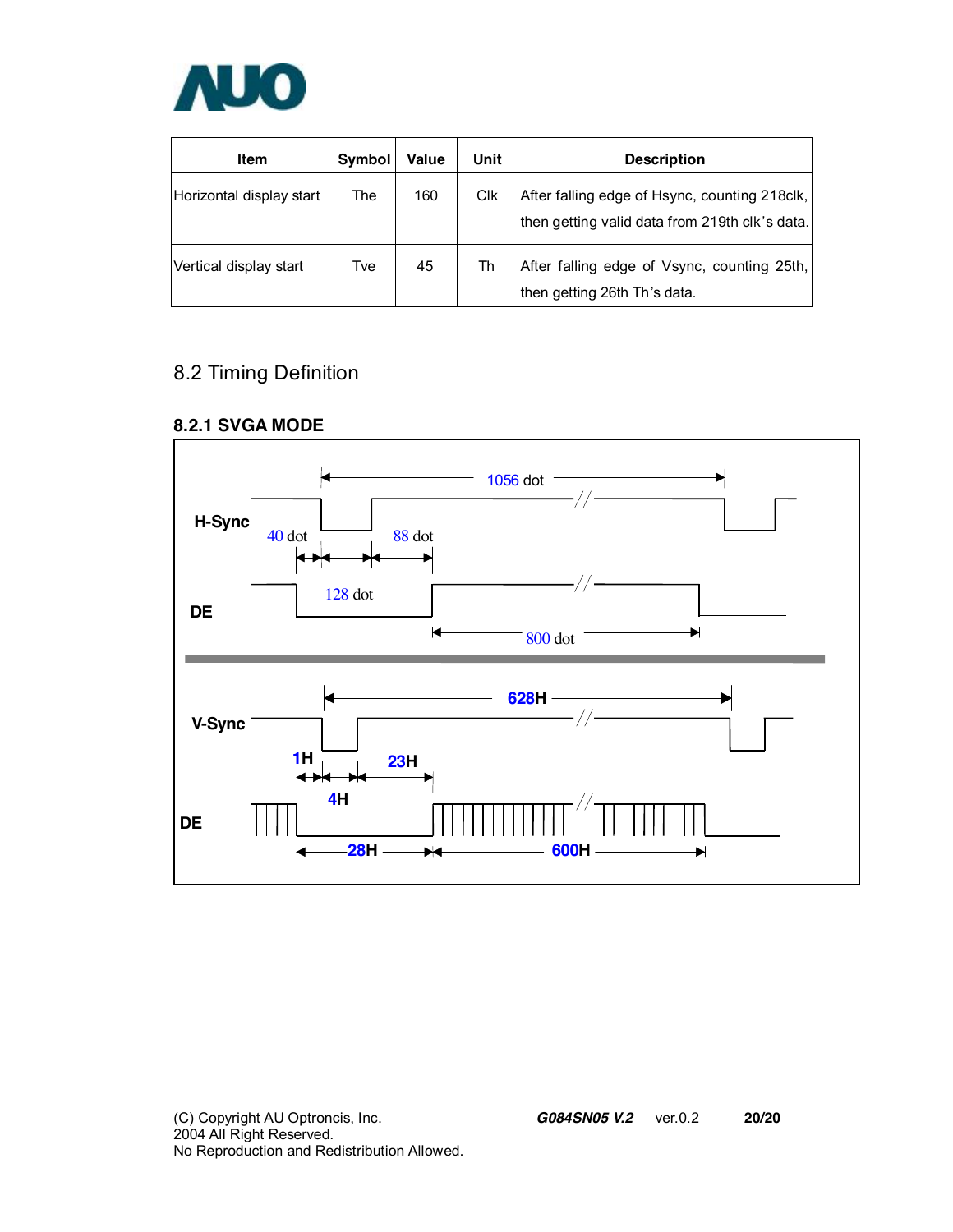

### **8.2.2 VGA MODE**

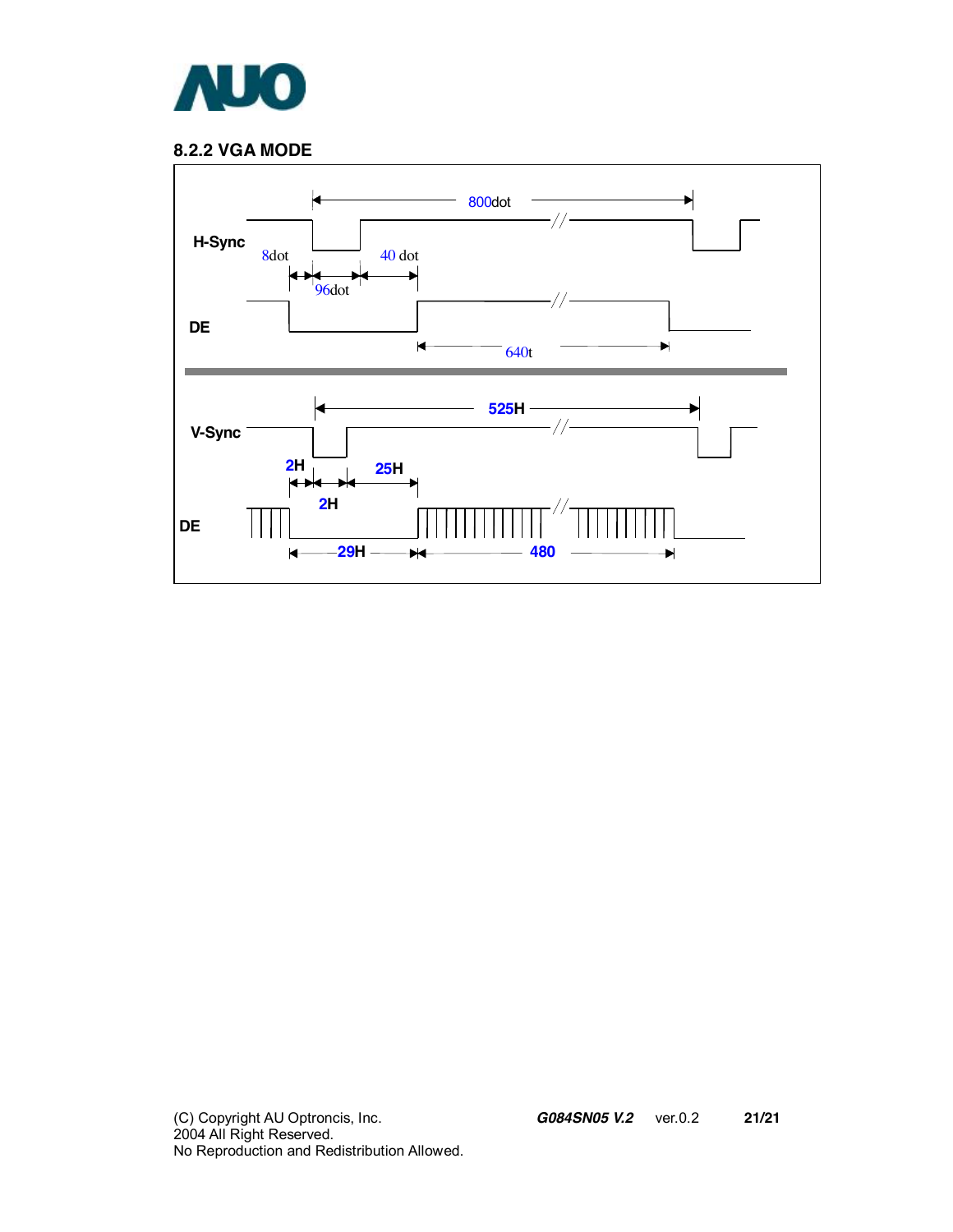



Timin g  $\circ$ 드 art

 $\mathsf I$ 

 $\overline{\phantom{a}}$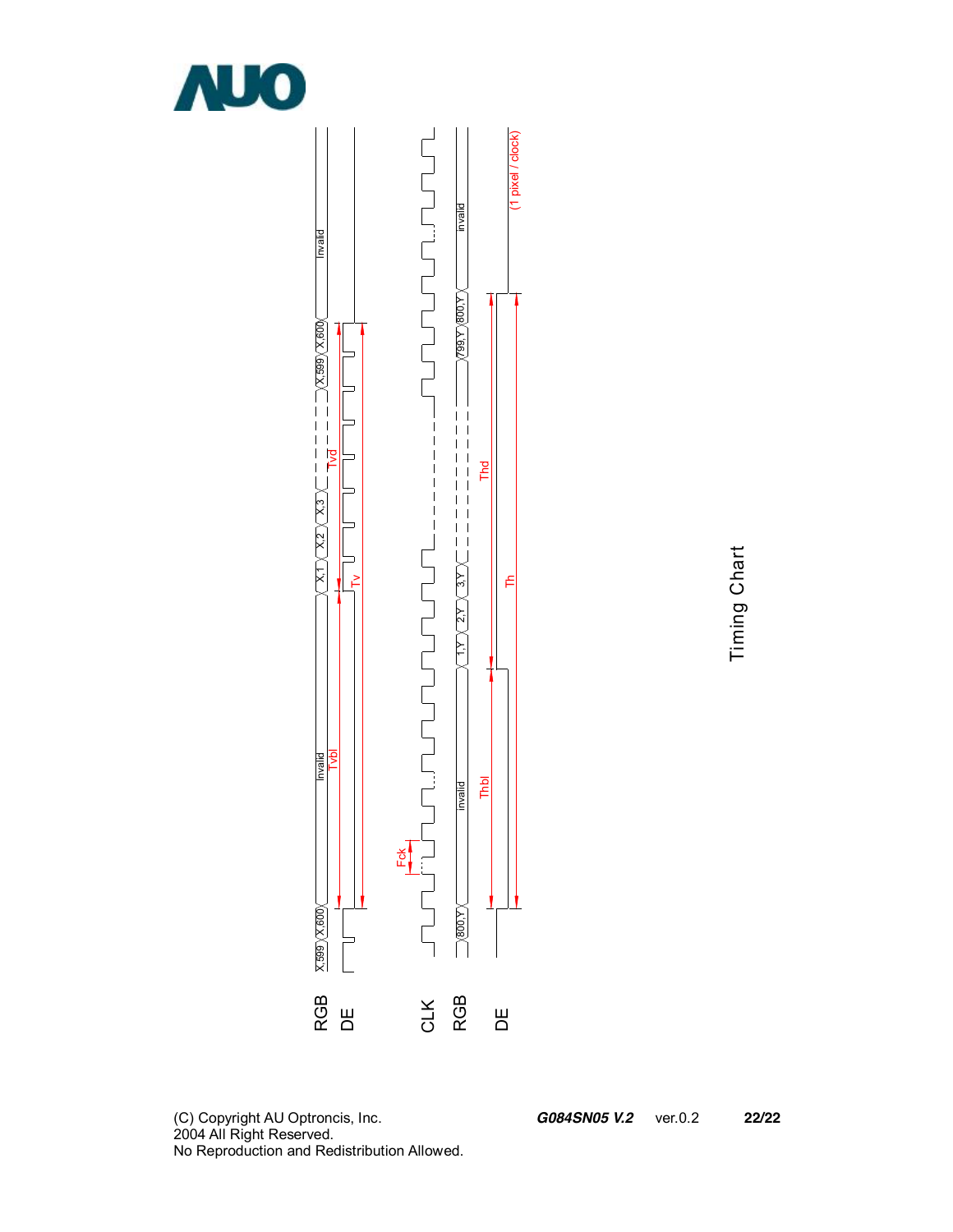

# **9.0 Power Consumption**

Input power specifications are as follows:

| Symbol         | <b>Parameter</b>       | Min | Typ. | <b>Max</b> | <b>Units</b> | <b>Condition</b> |
|----------------|------------------------|-----|------|------------|--------------|------------------|
| <b>VDD</b>     | Logic/LCD Drive        | 3.0 | 3.3  | 3.6        | V            |                  |
|                | Voltage                |     |      |            |              |                  |
| <b>PDD</b>     | <b>VDD Power</b>       |     | 3.2  |            | W            |                  |
| PDD Max        | <b>VDD Power max</b>   |     | 3.5  |            | W            |                  |
| <b>IDD</b>     | <b>IDD Current</b>     |     | 970  |            | mArms        | Note 1           |
| <b>IDD Max</b> | <b>IDD Current max</b> |     | 1060 | 310        | mArms        | Note 2           |
| $V_{RP}$       | Power Ripple Voltage   |     | 100  |            | mVp-p        |                  |
| <b>RUSH</b>    | Inrush Current         |     | 1500 |            | mApeak       |                  |

**Note 1:** Effective value (mArms) at V<sub>cc</sub> = 3.3 V/25℃.



**Note 2:** 



(C) Copyright AU Optroncis, Inc. *G084SN05 V.2*ver.0.2 **23/23** 2004 All Right Reserved. No Reproduction and Redistribution Allowed.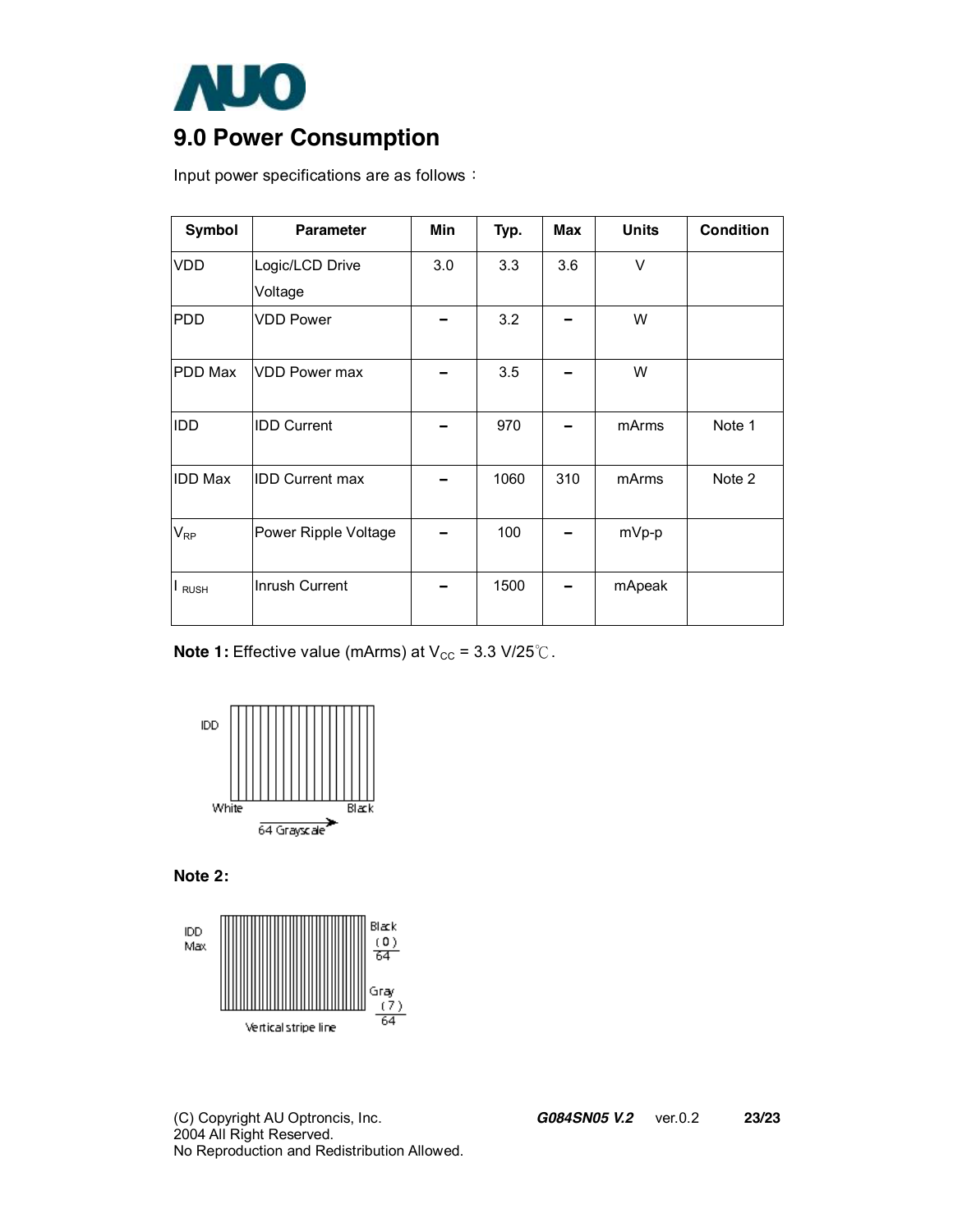

 VDD power and lamp on/off sequence is as follows. Interface signals are also shown in the chart. Signals from any system shall be Hi-Z state or low level when VDD is off.



(C) Copyright AU Optroncis, Inc. *G084SN05 V.2*ver.0.2 **24/24** 2004 All Right Reserved. No Reproduction and Redistribution Allowed.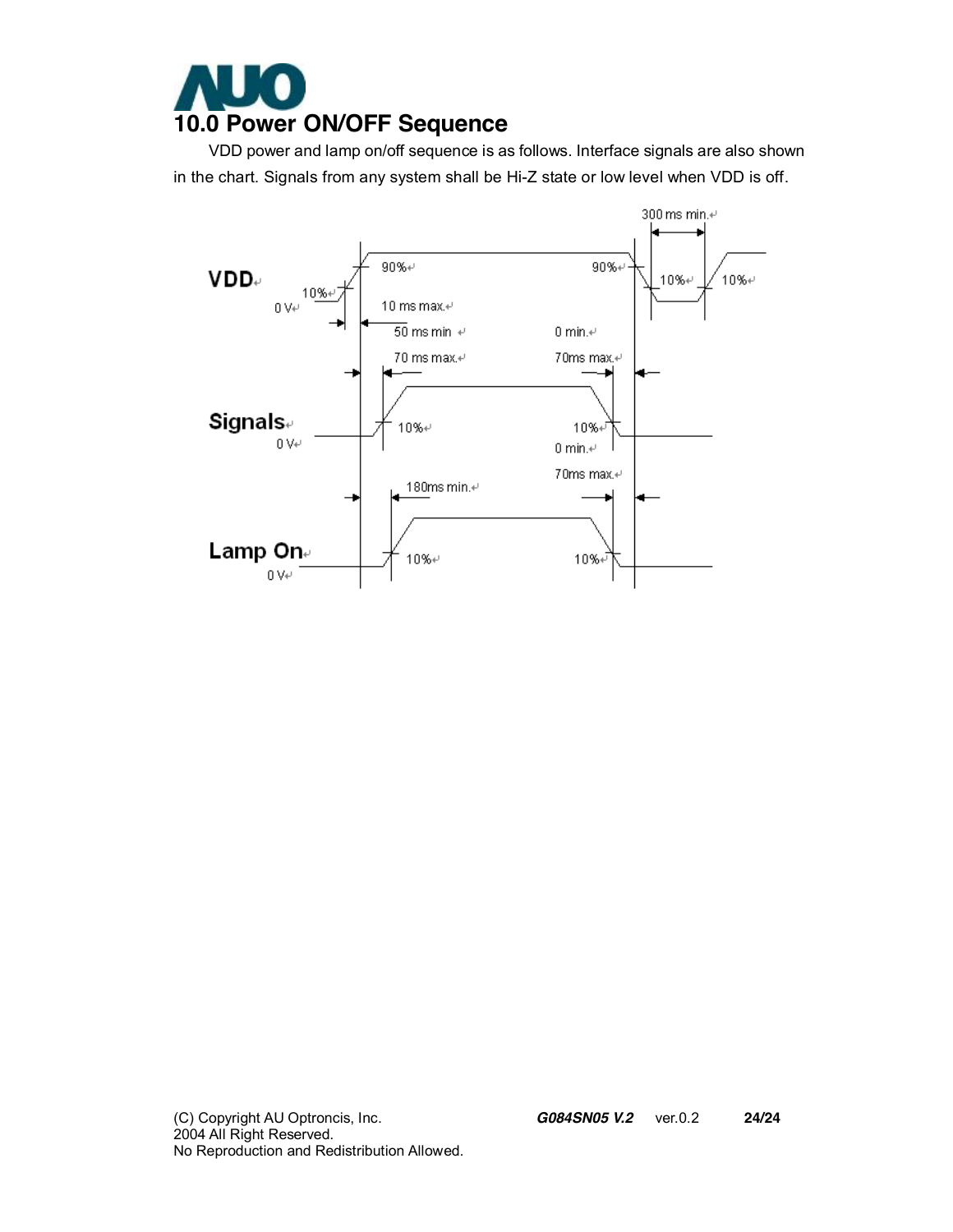

# **11.0 Mechanical Characteristics (front side)**





(C) Copyright AU Optroncis, Inc. *G084SN05 V.2*ver.0.2 **25/25** 2004 All Right Reserved. No Reproduction and Redistribution Allowed.